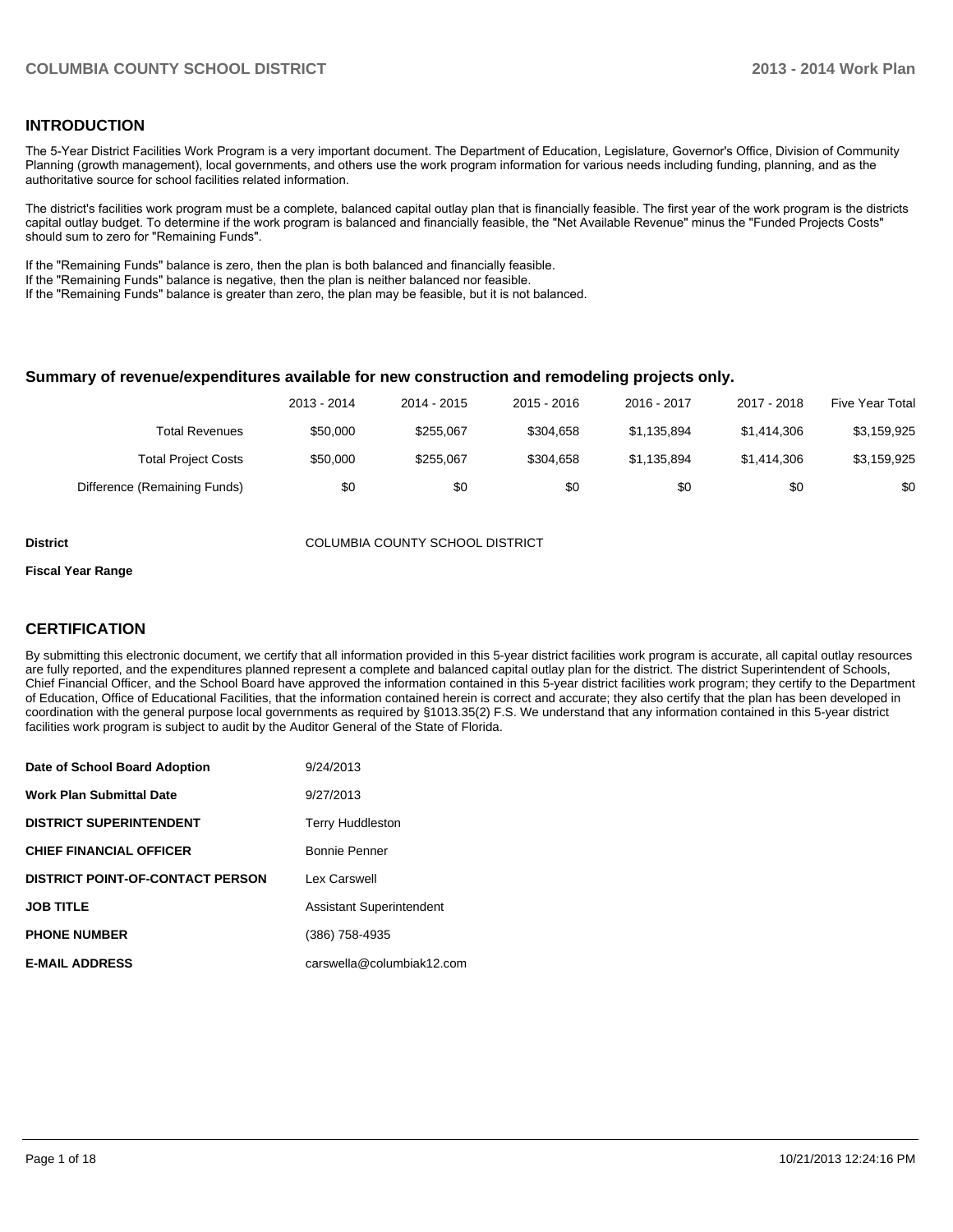# **Expenditures**

### **Expenditure for Maintenance, Repair and Renovation from 1.50-Mills and PECO**

Annually, prior to the adoption of the district school budget, each school board must prepare a tentative district facilities work program that includes a schedule of major repair and renovation projects necessary to maintain the educational and ancillary facilities of the district.

|                           | Item                                                                                                                                                                                                                                                                                                                                                                                            | 2013 - 2014<br><b>Actual Budget</b> | 2014 - 2015<br>Projected | $2015 - 2016$<br>Projected | 2016 - 2017<br>Projected | $2017 - 2018$<br>Projected | <b>Total</b> |  |
|---------------------------|-------------------------------------------------------------------------------------------------------------------------------------------------------------------------------------------------------------------------------------------------------------------------------------------------------------------------------------------------------------------------------------------------|-------------------------------------|--------------------------|----------------------------|--------------------------|----------------------------|--------------|--|
| <b>HVAC</b>               |                                                                                                                                                                                                                                                                                                                                                                                                 | \$50,000                            | \$30,000                 | \$30,000                   | \$30,000                 | \$30,000                   | \$170,000    |  |
| Locations:                | CHALLENGE LEARNING CENTER, COLUMBIA CITY ELEMENTARY, COLUMBIA SENIOR HIGH, COLUMBIA SUPERINTENDENT'S<br>OFFICE, EASTSIDE ELEMENTARY, FIVE POINTS ELEMENTARY, FORT WHITE HIGH SCHOOL, FORT WHITE PUBLIC SCHOOL, LAKE<br>CITY MIDDLE, MAINTENANCE & WAREHOUSE, MELROSE ELEMENTARY, NIBLACK ELEMENTARY, PINEMOUNT SCHOOL,<br>RICHARDSON MIDDLE, SUMMERS ELEMENTARY, WESTSIDE ELEMENTARY            |                                     |                          |                            |                          |                            |              |  |
| Flooring                  |                                                                                                                                                                                                                                                                                                                                                                                                 | \$20,000                            | \$20,000                 | \$20,000                   | \$20,000                 | \$20.000                   | \$100.000    |  |
| Locations:                | CHALLENGE LEARNING CENTER, COLUMBIA CITY ELEMENTARY, COLUMBIA SENIOR HIGH, COLUMBIA SUPERINTENDENT'S<br>OFFICE, EASTSIDE ELEMENTARY, FIVE POINTS ELEMENTARY, FORT WHITE HIGH SCHOOL, FORT WHITE PUBLIC SCHOOL, LAKE<br>CITY MIDDLE, MAINTENANCE & WAREHOUSE, MELROSE ELEMENTARY, NIBLACK ELEMENTARY, PINEMOUNT SCHOOL,<br>RICHARDSON MIDDLE, SUMMERS ELEMENTARY, WESTSIDE ELEMENTARY            |                                     |                          |                            |                          |                            |              |  |
| Roofing                   |                                                                                                                                                                                                                                                                                                                                                                                                 | \$150,000                           | \$25,000                 | \$25,000                   | \$25,000                 | \$25,000                   | \$250,000    |  |
|                           | Locations: CHALLENGE LEARNING CENTER, COLUMBIA CITY ELEMENTARY, COLUMBIA SENIOR HIGH, COLUMBIA SUPERINTENDENT'S<br>OFFICE, EASTSIDE ELEMENTARY, FIVE POINTS ELEMENTARY, FORT WHITE HIGH SCHOOL, FORT WHITE PUBLIC SCHOOL, LAKE<br>CITY MIDDLE, MAINTENANCE & WAREHOUSE, MELROSE ELEMENTARY, NIBLACK ELEMENTARY, PINEMOUNT SCHOOL,<br>RICHARDSON MIDDLE, SUMMERS ELEMENTARY, WESTSIDE ELEMENTARY |                                     |                          |                            |                          |                            |              |  |
| Safety to Life            |                                                                                                                                                                                                                                                                                                                                                                                                 | \$20,000                            | \$20,000                 | \$20,000                   | \$20,000                 | \$20,000                   | \$100,000    |  |
|                           | Locations: CHALLENGE LEARNING CENTER, COLUMBIA CITY ELEMENTARY, COLUMBIA SENIOR HIGH, COLUMBIA SUPERINTENDENT'S<br>OFFICE, EASTSIDE ELEMENTARY, FIVE POINTS ELEMENTARY, FORT WHITE HIGH SCHOOL, FORT WHITE PUBLIC SCHOOL, LAKE<br>CITY MIDDLE, MAINTENANCE & WAREHOUSE, MELROSE ELEMENTARY, NIBLACK ELEMENTARY, PINEMOUNT SCHOOL,<br>RICHARDSON MIDDLE, SUMMERS ELEMENTARY, WESTSIDE ELEMENTARY |                                     |                          |                            |                          |                            |              |  |
| Fencing                   |                                                                                                                                                                                                                                                                                                                                                                                                 | \$0 <sub>l</sub>                    | $\Omega$                 | \$0                        | \$0                      | \$1                        | \$1          |  |
| Locations:                | CHALLENGE LEARNING CENTER, COLUMBIA CITY ELEMENTARY, COLUMBIA SENIOR HIGH, COLUMBIA SUPERINTENDENT'S<br>OFFICE, EASTSIDE ELEMENTARY, FIVE POINTS ELEMENTARY, FORT WHITE HIGH SCHOOL, FORT WHITE PUBLIC SCHOOL, LAKE<br>CITY MIDDLE, MAINTENANCE & WAREHOUSE, MELROSE ELEMENTARY, NIBLACK ELEMENTARY, PINEMOUNT SCHOOL,<br>RICHARDSON MIDDLE, SUMMERS ELEMENTARY, WESTSIDE ELEMENTARY            |                                     |                          |                            |                          |                            |              |  |
| Parking                   |                                                                                                                                                                                                                                                                                                                                                                                                 | \$2,000                             | \$2,000                  | \$2.000                    | \$2,000                  | \$2,000                    | \$10,000     |  |
| Locations:                | CHALLENGE LEARNING CENTER, COLUMBIA CITY ELEMENTARY, COLUMBIA SENIOR HIGH, EASTSIDE ELEMENTARY, FIVE POINTS<br>ELEMENTARY, FORT WHITE HIGH SCHOOL, FORT WHITE PUBLIC SCHOOL, LAKE CITY MIDDLE, MELROSE ELEMENTARY, NIBLACK<br>ELEMENTARY, PINEMOUNT SCHOOL, RICHARDSON MIDDLE, SUMMERS ELEMENTARY, WESTSIDE ELEMENTARY                                                                          |                                     |                          |                            |                          |                            |              |  |
| Electrical                |                                                                                                                                                                                                                                                                                                                                                                                                 | \$29,575                            | \$25,000                 | \$10,000                   | \$25,000                 | \$25,000                   | \$114,575    |  |
|                           | Locations: CHALLENGE LEARNING CENTER, COLUMBIA CITY ELEMENTARY, COLUMBIA SENIOR HIGH, COLUMBIA SUPERINTENDENT'S<br>OFFICE, EASTSIDE ELEMENTARY, FIVE POINTS ELEMENTARY, FORT WHITE HIGH SCHOOL, FORT WHITE PUBLIC SCHOOL, LAKE<br>CITY MIDDLE, MAINTENANCE & WAREHOUSE, MELROSE ELEMENTARY, NIBLACK ELEMENTARY, PINEMOUNT SCHOOL,<br>RICHARDSON MIDDLE, SUMMERS ELEMENTARY, WESTSIDE ELEMENTARY |                                     |                          |                            |                          |                            |              |  |
| Fire Alarm                |                                                                                                                                                                                                                                                                                                                                                                                                 | \$25,000                            | \$10,000                 | \$25,000                   | \$25,000                 | \$25,000                   | \$110,000    |  |
|                           | Locations: CHALLENGE LEARNING CENTER, COLUMBIA CITY ELEMENTARY, COLUMBIA SENIOR HIGH, COLUMBIA SUPERINTENDENT'S<br>OFFICE, EASTSIDE ELEMENTARY, FIVE POINTS ELEMENTARY, FORT WHITE HIGH SCHOOL, FORT WHITE PUBLIC SCHOOL, LAKE<br>CITY MIDDLE, MAINTENANCE & WAREHOUSE, MELROSE ELEMENTARY, NIBLACK ELEMENTARY, PINEMOUNT SCHOOL,<br>RICHARDSON MIDDLE, SUMMERS ELEMENTARY, WESTSIDE ELEMENTARY |                                     |                          |                            |                          |                            |              |  |
| Telephone/Intercom System |                                                                                                                                                                                                                                                                                                                                                                                                 | \$20,000                            | \$20,000                 | \$10,000                   | \$20,000                 | \$20,000                   | \$90,000     |  |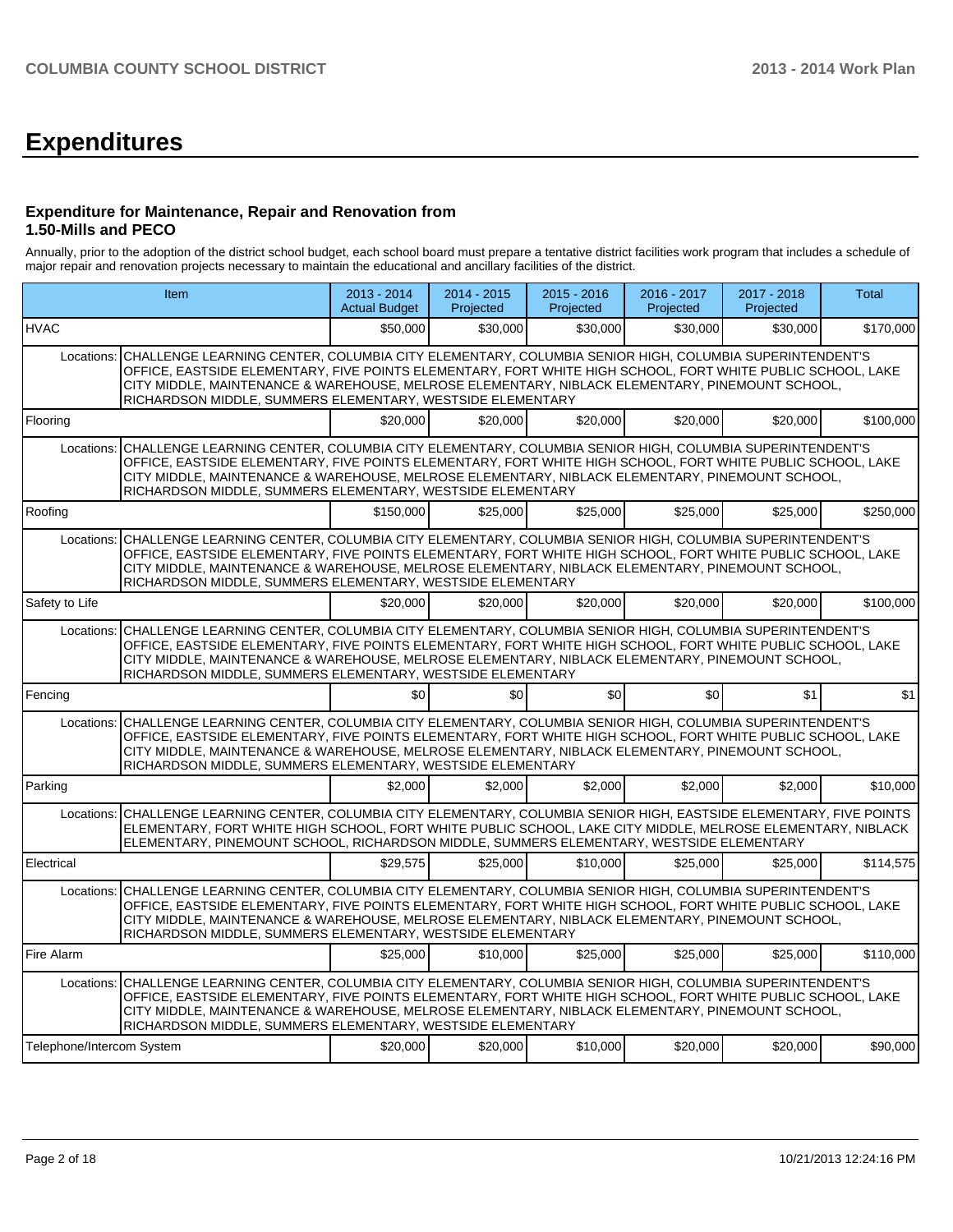|                                                                                                                                                                                                                                                                                                                                                                                                 | Locations:   CHALLENGE LEARNING CENTER, COLUMBIA CITY ELEMENTARY, COLUMBIA SENIOR HIGH, COLUMBIA SUPERINTENDENT'S<br>OFFICE, EASTSIDE ELEMENTARY, FIVE POINTS ELEMENTARY, FORT WHITE HIGH SCHOOL, FORT WHITE PUBLIC SCHOOL, LAKE<br>CITY MIDDLE, MAINTENANCE & WAREHOUSE, MELROSE ELEMENTARY, NIBLACK ELEMENTARY, PINEMOUNT SCHOOL,<br>RICHARDSON MIDDLE, SUMMERS ELEMENTARY, WESTSIDE ELEMENTARY |           |           |           |           |           |             |  |  |  |  |
|-------------------------------------------------------------------------------------------------------------------------------------------------------------------------------------------------------------------------------------------------------------------------------------------------------------------------------------------------------------------------------------------------|---------------------------------------------------------------------------------------------------------------------------------------------------------------------------------------------------------------------------------------------------------------------------------------------------------------------------------------------------------------------------------------------------|-----------|-----------|-----------|-----------|-----------|-------------|--|--|--|--|
| Closed Circuit Television                                                                                                                                                                                                                                                                                                                                                                       |                                                                                                                                                                                                                                                                                                                                                                                                   | \$10,000  | \$10,000  | \$10,000  | \$10,000  | \$10,000  | \$50,000    |  |  |  |  |
|                                                                                                                                                                                                                                                                                                                                                                                                 | Locations: CHALLENGE LEARNING CENTER, COLUMBIA CITY ELEMENTARY, COLUMBIA SENIOR HIGH, COLUMBIA SUPERINTENDENT'S<br>OFFICE, EASTSIDE ELEMENTARY, FIVE POINTS ELEMENTARY, FORT WHITE HIGH SCHOOL, FORT WHITE PUBLIC SCHOOL, LAKE<br>CITY MIDDLE, MAINTENANCE & WAREHOUSE, MELROSE ELEMENTARY, NIBLACK ELEMENTARY, PINEMOUNT SCHOOL,<br>RICHARDSON MIDDLE, SUMMERS ELEMENTARY, WESTSIDE ELEMENTARY   |           |           |           |           |           |             |  |  |  |  |
| <b>Paint</b>                                                                                                                                                                                                                                                                                                                                                                                    |                                                                                                                                                                                                                                                                                                                                                                                                   | \$25,000  | \$25,000  | \$25,000  | \$25,000  | \$25,000  | \$125,000   |  |  |  |  |
|                                                                                                                                                                                                                                                                                                                                                                                                 | Locations: CHALLENGE LEARNING CENTER, COLUMBIA CITY ELEMENTARY, COLUMBIA SENIOR HIGH, COLUMBIA SUPERINTENDENT'S<br>OFFICE, EASTSIDE ELEMENTARY, FIVE POINTS ELEMENTARY, FORT WHITE HIGH SCHOOL, FORT WHITE PUBLIC SCHOOL, LAKE<br>CITY MIDDLE, MAINTENANCE & WAREHOUSE, MELROSE ELEMENTARY, NIBLACK ELEMENTARY, PINEMOUNT SCHOOL,<br>RICHARDSON MIDDLE, SUMMERS ELEMENTARY, WESTSIDE ELEMENTARY   |           |           |           |           |           |             |  |  |  |  |
| Maintenance/Repair                                                                                                                                                                                                                                                                                                                                                                              |                                                                                                                                                                                                                                                                                                                                                                                                   | \$137,439 | \$100,000 | \$134,287 | \$100,000 | \$100,000 | \$571,726   |  |  |  |  |
| Locations: CHALLENGE LEARNING CENTER, COLUMBIA CITY ELEMENTARY, COLUMBIA SENIOR HIGH, COLUMBIA SUPERINTENDENT'S<br>OFFICE, EASTSIDE ELEMENTARY, FIVE POINTS ELEMENTARY, FORT WHITE HIGH SCHOOL, FORT WHITE PUBLIC SCHOOL, LAKE<br>CITY MIDDLE, MAINTENANCE & WAREHOUSE, MELROSE ELEMENTARY, NIBLACK ELEMENTARY, PINEMOUNT SCHOOL,<br>RICHARDSON MIDDLE, SUMMERS ELEMENTARY, WESTSIDE ELEMENTARY |                                                                                                                                                                                                                                                                                                                                                                                                   |           |           |           |           |           |             |  |  |  |  |
|                                                                                                                                                                                                                                                                                                                                                                                                 | Sub Total: I                                                                                                                                                                                                                                                                                                                                                                                      | \$489,014 | \$287,000 | \$311,287 | \$302,000 | \$302,001 | \$1,691,302 |  |  |  |  |

| IPECO Maintenance Expenditures | \$0       | \$0       | \$17.110         | \$53.622  | \$128.537 | \$199.269   |
|--------------------------------|-----------|-----------|------------------|-----------|-----------|-------------|
| 1.50 Mill Sub Total: İ         | \$539,014 | \$337,000 | \$394,177<br>477 | \$298,378 | \$273.464 | \$1,842,033 |

| Other Items               |                                                                                                                                                                                                                                                                                                                                                                                                | $2013 - 2014$<br><b>Actual Budget</b> | $2014 - 2015$<br>Projected | $2015 - 2016$<br>Projected | $2016 - 2017$<br>Projected | $2017 - 2018$<br>Projected | Total       |  |  |
|---------------------------|------------------------------------------------------------------------------------------------------------------------------------------------------------------------------------------------------------------------------------------------------------------------------------------------------------------------------------------------------------------------------------------------|---------------------------------------|----------------------------|----------------------------|----------------------------|----------------------------|-------------|--|--|
| I Wireless Infrastructure |                                                                                                                                                                                                                                                                                                                                                                                                | \$50,000                              | \$25,000                   | \$50,000                   | \$25,000                   | \$50,000                   | \$200,000   |  |  |
|                           | Locations CHALLENGE LEARNING CENTER, COLUMBIA CITY ELEMENTARY, COLUMBIA SENIOR HIGH, COLUMBIA SUPERINTENDENT'S<br>OFFICE, EASTSIDE ELEMENTARY, FIVE POINTS ELEMENTARY, FORT WHITE HIGH SCHOOL, FORT WHITE PUBLIC SCHOOL,<br>LAKE CITY MIDDLE, MAINTENANCE & WAREHOUSE, MELROSE ELEMENTARY, NIBLACK ELEMENTARY, PINEMOUNT SCHOOL,<br>RICHARDSON MIDDLE, SUMMERS ELEMENTARY, WESTSIDE ELEMENTARY |                                       |                            |                            |                            |                            |             |  |  |
| Playground Equipment      |                                                                                                                                                                                                                                                                                                                                                                                                | \$0                                   | \$25,000                   | \$50,000                   | \$25,000                   | \$50,000                   | \$150,000   |  |  |
|                           | Locations COLUMBIA CITY ELEMENTARY, EASTSIDE ELEMENTARY, FIVE POINTS ELEMENTARY, FORT WHITE PUBLIC SCHOOL, MELROSE<br>ELEMENTARY, NIBLACK ELEMENTARY, PINEMOUNT SCHOOL, SUMMERS ELEMENTARY, WESTSIDE ELEMENTARY                                                                                                                                                                                |                                       |                            |                            |                            |                            |             |  |  |
|                           | Total:                                                                                                                                                                                                                                                                                                                                                                                         | \$539,014                             | \$337,000                  | \$411.287                  | \$352,000                  | \$402.001                  | \$2,041,302 |  |  |

## **Local 1.50 Mill Expenditure For Maintenance, Repair and Renovation**

Anticipated expenditures expected from local funding sources over the years covered by the current work plan.

| <b>Item</b>                               | $2013 - 2014$<br><b>Actual Budget</b> | $2014 - 2015$<br>Projected | $2015 - 2016$<br>Projected | 2016 - 2017<br>Projected | 2017 - 2018<br>Projected | Total       |
|-------------------------------------------|---------------------------------------|----------------------------|----------------------------|--------------------------|--------------------------|-------------|
| Remaining Maint and Repair from 1.5 Mills | \$539,014                             | \$337,000                  | \$394,177                  | \$298,378                | \$273,464                | \$1,842,033 |
| Maintenance/Repair Salaries               | \$106,000                             | \$106,000                  | \$106,000                  | \$106,000                | \$106,000                | \$530,000   |
| <b>School Bus Purchases</b>               | \$355,000                             | \$250,000                  | \$300,000                  | \$300,000                | \$325,000                | \$1,530,000 |
| <b>Other Vehicle Purchases</b>            | \$50,000                              | \$0 <sub>1</sub>           | \$0 <sub>1</sub>           | \$0                      | \$0                      | \$50,000    |
| Capital Outlay Equipment                  | \$100,000                             | \$50,000                   | \$50,000                   | \$50,000                 | \$50,000                 | \$300,000   |
| Rent/Lease Payments                       | \$0                                   | \$0                        | \$0                        | \$0                      | \$0                      | \$0         |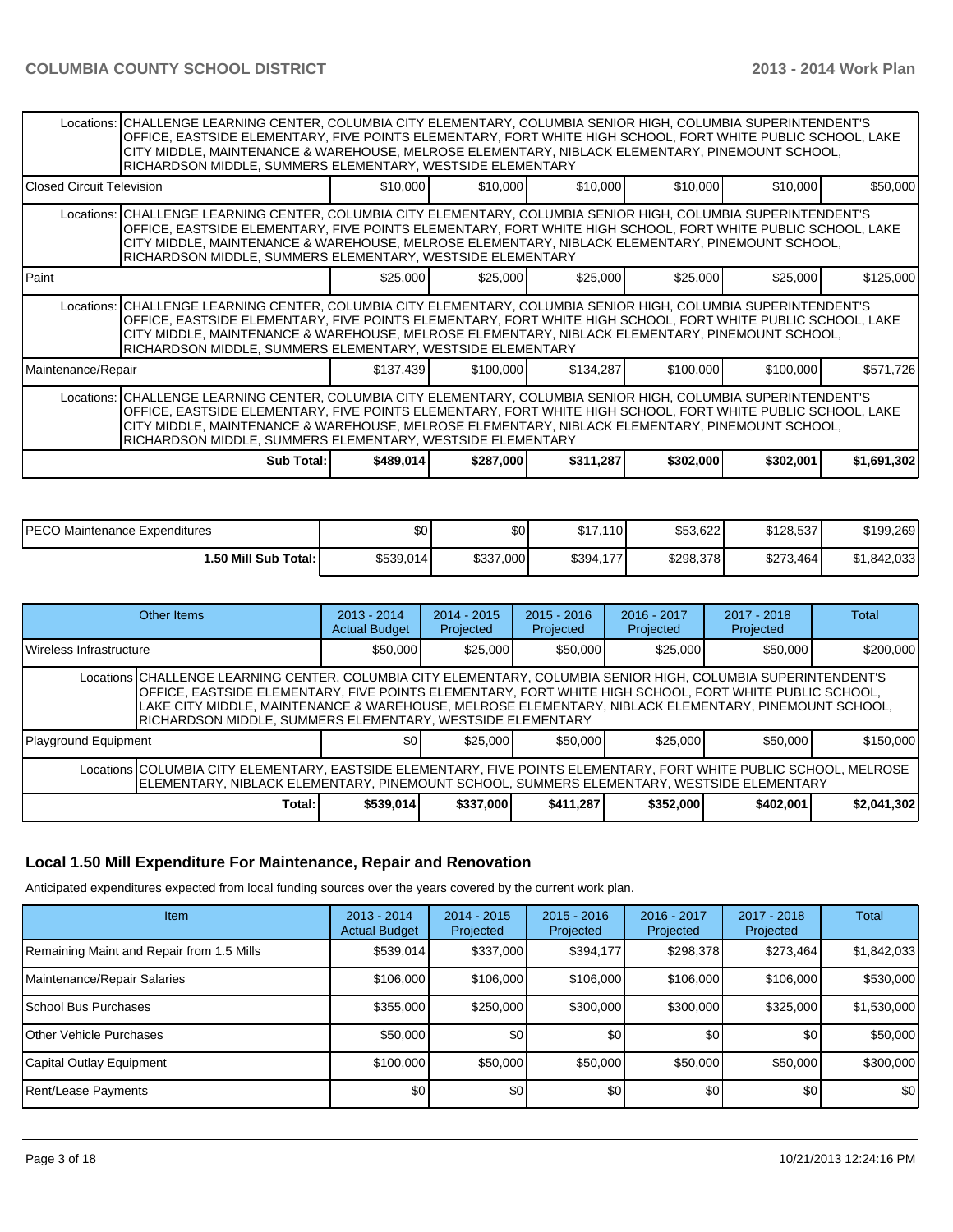### **COLUMBIA COUNTY SCHOOL DISTRICT 2013 - 2014 Work Plan**

| <b>Local Expenditure Totals:</b>                             | \$4,030,527 | \$3,623,513 | \$3,730,690 | \$3,115,666 | \$3,115,752 | \$17,616,148 |
|--------------------------------------------------------------|-------------|-------------|-------------|-------------|-------------|--------------|
| <b>Energy Contract - Debt Service</b>                        | \$519,225   | \$519,225   | \$519,225   | \$0         | \$0         | \$1,557,675  |
| Qualified Zone Academy Bonds (QZAB)                          | \$0         | \$0         | \$0         | \$0         | \$0         | \$0          |
| Qualified School Construction Bonds (QSCB)                   | \$0         | \$0         | \$0         | \$0         | \$0         | \$0          |
| Premiums for Property Casualty Insurance - 1011.71<br>(4a,b) | \$594,000   | \$594,000   | \$594,000   | \$594,000   | \$594,000   | \$2,970,000  |
| Special Facilities Construction Account                      | \$0         | \$0         | \$0         | \$0         | \$0         | \$0          |
| s.1011.14 Debt Service                                       | \$0         | \$0         | \$0         | \$0         | \$0         | \$0          |
| <b>Environmental Problems</b>                                | \$0         | \$0         | \$0         | \$0         | \$0         | \$0          |
| Rent/Lease Relocatables                                      | \$0         | \$0         | \$0         | \$0         | \$0         | \$0          |
| <b>COP Debt Service</b>                                      | \$1,767,288 | \$1,767,288 | \$1,767,288 | \$1,767,288 | \$1,767,288 | \$8,836,440  |

# **Revenue**

### **1.50 Mill Revenue Source**

Schedule of Estimated Capital Outlay Revenue from each currently approved source which is estimated to be available for expenditures on the projects included in the tentative district facilities work program. All amounts are NET after considering carryover balances, interest earned, new COP's, 1011.14 and 1011.15 loans, etc. Districts cannot use 1.5-Mill funds for salaries except for those explicitly associated with maintenance/repair projects. (1011.71 (5), F.S.)

| Item                                                                              | Fund | $2013 - 2014$<br><b>Actual Value</b> | $2014 - 2015$<br>Projected | $2015 - 2016$<br>Projected | $2016 - 2017$<br>Projected | $2017 - 2018$<br>Projected | Total            |
|-----------------------------------------------------------------------------------|------|--------------------------------------|----------------------------|----------------------------|----------------------------|----------------------------|------------------|
| (1) Non-exempt property<br>assessed valuation                                     |      | \$2,570,683,026                      | \$2,644,872,019            | \$2,753,739,011            | \$2,903,886,193            | \$3,097,287,501            | \$13,970,467,750 |
| (2) The Millege projected for<br>discretionary capital outlay per<br>ls.1011.71   |      | 1.50                                 | 1.50 l                     | 1.50                       | 1.50                       | 1.50                       |                  |
| (3) Full value of the 1.50-Mill<br>discretionary capital outlay per<br>ls.1011.71 |      | \$4,318,747                          | \$4,443,385                | \$4,626,282                | \$4,878,529                | \$5,203,443                | \$23,470,386     |
| $(4)$ Value of the portion of the 1.50<br>-Mill ACTUALLY levied                   | 370  | \$3.701.784                          | \$3,808,616                | \$3,965,384                | \$4,181,596                | \$4,460,094                | \$20,117,474     |
| $(5)$ Difference of lines (3) and (4)                                             |      | \$616,963                            | \$634,769                  | \$660,898                  | \$696,933                  | \$743,349                  | \$3,352,912      |

### **PECO Revenue Source**

The figure in the row designated "PECO Maintenance" will be subtracted from funds available for new construction because PECO maintenance dollars cannot be used for new construction.

| Item                                  | Fund | $2013 - 2014$<br><b>Actual Budget</b> | $2014 - 2015$<br>Projected | $2015 - 2016$<br>Projected | 2016 - 2017<br>Projected | 2017 - 2018<br>Projected | Total     |
|---------------------------------------|------|---------------------------------------|----------------------------|----------------------------|--------------------------|--------------------------|-----------|
| <b>PECO New Construction</b>          | 340  | \$0 <sub>1</sub>                      | \$0 <sub>1</sub>           | \$0                        | \$0                      | \$0                      | \$0       |
| <b>IPECO Maintenance Expenditures</b> |      | \$0                                   | \$0 <sub>1</sub>           | \$17.110                   | \$53.622                 | \$128.537                | \$199,269 |
|                                       |      | \$0                                   | \$0                        | \$17.110                   | \$53,622                 | \$128,537                | \$199,269 |

### **CO & DS Revenue Source**

Revenue from Capital Outlay and Debt Service funds.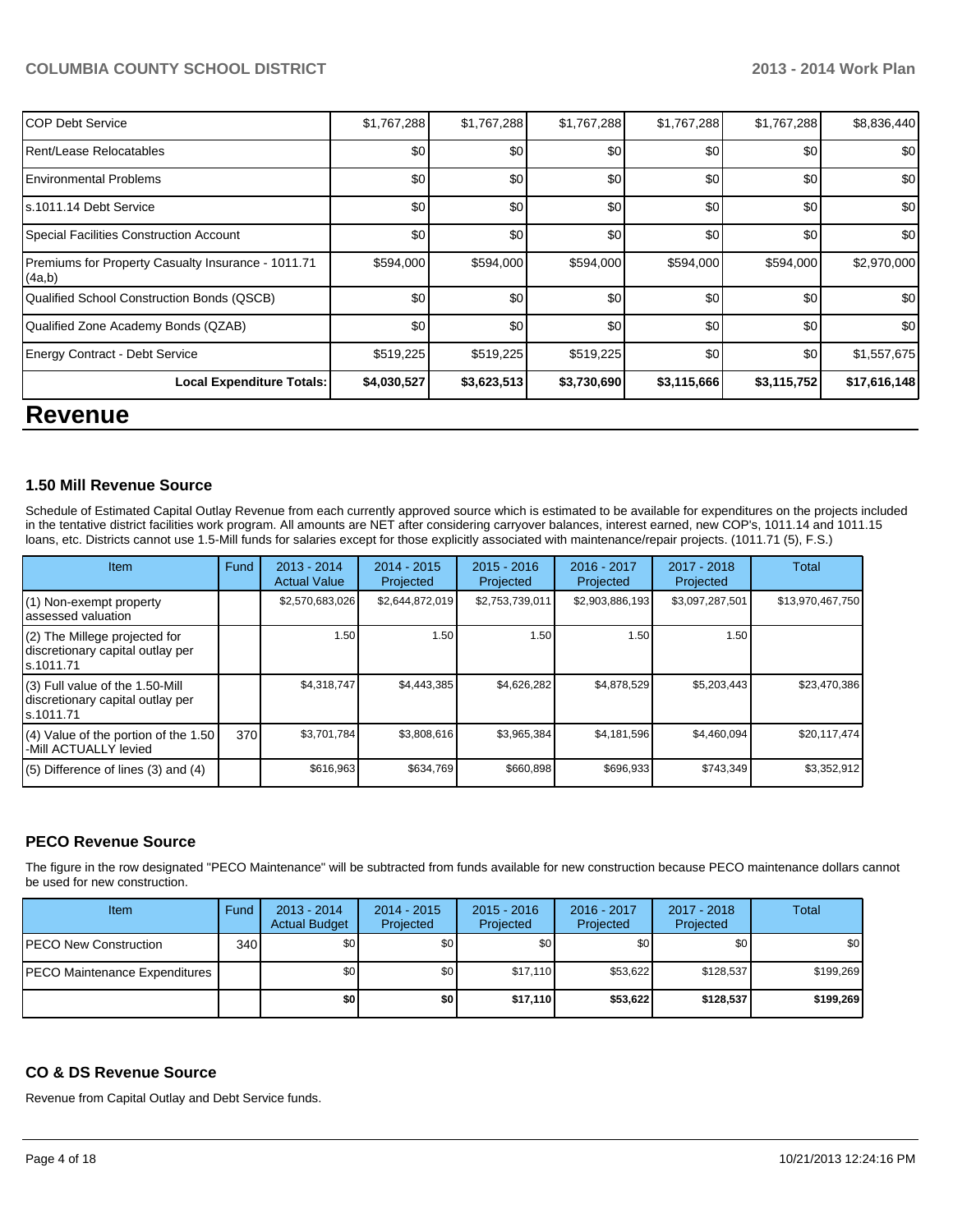| Item                                     | Fund | $2013 - 2014$<br><b>Actual Budget</b> | $2014 - 2015$<br>Projected | $2015 - 2016$<br>Projected | $2016 - 2017$<br>Projected | 2017 - 2018<br>Projected | Total     |
|------------------------------------------|------|---------------------------------------|----------------------------|----------------------------|----------------------------|--------------------------|-----------|
| CO & DS Cash Flow-through<br>Distributed | 360  | \$66.969                              | \$66,969                   | \$66.969                   | \$66.969                   | \$66,969                 | \$334,845 |
| CO & DS Interest on<br>Undistributed CO  | 360  | \$2,995                               | \$2,995                    | \$2,995                    | \$2,995                    | \$2,995                  | \$14,975  |
|                                          |      | \$69,964                              | \$69,964                   | \$69,964                   | \$69,964                   | \$69,964                 | \$349,820 |

#### **Fair Share Revenue Source**

Nothing reported for this section. All legally binding commitments for proportionate fair-share mitigation for impacts on public school facilities must be included in the 5-year district work program.

### **Sales Surtax Referendum**

Specific information about any referendum for a 1-cent or ½-cent surtax referendum during the previous year.

No **Did the school district hold a surtax referendum during the past fiscal year 2012 - 2013?**

## **Additional Revenue Source**

Any additional revenue sources

| Item                                                                                                   | $2013 - 2014$<br><b>Actual Value</b> | $2014 - 2015$<br>Projected | $2015 - 2016$<br>Projected | $2016 - 2017$<br>Projected | $2017 - 2018$<br>Projected | <b>Total</b> |
|--------------------------------------------------------------------------------------------------------|--------------------------------------|----------------------------|----------------------------|----------------------------|----------------------------|--------------|
| Proceeds from a s.1011.14/15 F.S. Loans                                                                | \$0                                  | \$0                        | \$0                        | \$0                        | \$0                        | \$0          |
| District Bonds - Voted local bond<br>referendum proceeds per s.9, Art VII<br><b>State Constitution</b> | \$0                                  | \$0                        | \$0                        | \$0                        | \$0                        | \$0          |
| Proceeds from Special Act Bonds                                                                        | \$0                                  | \$0                        | \$0                        | \$0                        | \$0                        | \$0          |
| Estimated Revenue from CO & DS Bond<br>Sale                                                            | \$0                                  | \$0                        | \$0                        | \$0                        | \$0                        | \$0          |
| Proceeds from Voted Capital<br>Improvements millage                                                    | \$0                                  | \$0                        | \$0                        | \$0                        | \$0                        | \$0          |
| Other Revenue for Other Capital Projects                                                               | \$0                                  | \$0                        | \$0                        | \$0                        | \$0                        | \$0          |
| Proceeds from 1/2 cent sales surtax<br>authorized by school board                                      | \$0                                  | \$0                        | \$0                        | \$0                        | \$0                        | \$0          |
| Proceeds from local governmental<br>infrastructure sales surtax                                        | \$0                                  | \$0                        | \$0                        | \$0                        | \$0                        | \$0          |
| Proceeds from Certificates of<br>Participation (COP's) Sale                                            | \$0                                  | \$0                        | \$0                        | \$0                        | \$0                        | \$0          |
| Classrooms First Bond proceeds amount<br>authorized in FY 1997-98                                      | \$0                                  | \$0                        | \$0                        | \$0                        | \$0                        | \$0          |
| <b>Classrooms for Kids</b>                                                                             | \$0                                  | \$0                        | \$0                        | \$0                        | \$0                        | \$0          |
| <b>District Equity Recognition</b>                                                                     | \$0                                  | \$0                        | \$0                        | \$0                        | \$0                        | \$0          |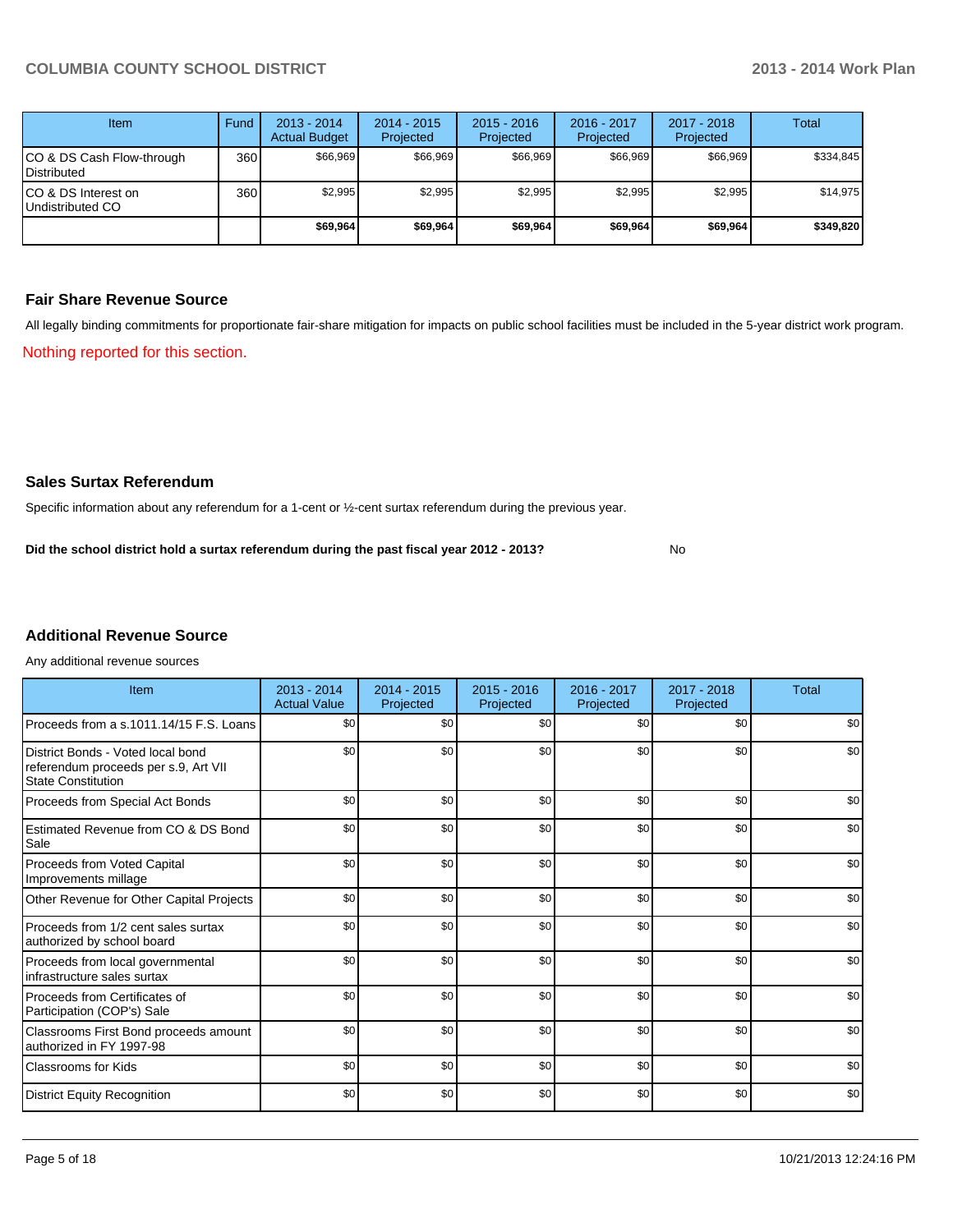## **COLUMBIA COUNTY SCHOOL DISTRICT 2013 - 2014 Work Plan**

| <b>Federal Grants</b>                                                                                              | \$0       | \$0 | \$0 | \$0 | \$0 | \$0       |
|--------------------------------------------------------------------------------------------------------------------|-----------|-----|-----|-----|-----|-----------|
| Proportionate share mitigation (actual<br>cash revenue only, not in kind donations)                                | \$0       | \$0 | \$0 | \$0 | \$0 | \$0       |
| Impact fees received                                                                                               | \$0       | \$0 | \$0 | \$0 | \$0 | \$0       |
| Private donations                                                                                                  | \$0       | \$0 | \$0 | \$0 | \$0 | \$0       |
| Grants from local governments or not-for-<br>profit organizations                                                  | \$0       | \$0 | \$0 | \$0 | \$0 | \$0       |
| Interest, Including Profit On Investment                                                                           | \$0       | \$0 | \$0 | \$0 | \$0 | \$0       |
| Revenue from Bonds pledging proceeds<br>from 1 cent or 1/2 cent Sales Surtax                                       | \$0       | \$0 | \$0 | \$0 | \$0 | \$0       |
| <b>Total Fund Balance Carried Forward</b>                                                                          | \$308,779 | \$0 | \$0 | \$0 | \$0 | \$308,779 |
| General Capital Outlay Obligated Fund<br><b>Balance Carried Forward From Total</b><br>Fund Balance Carried Forward | \$0       | \$0 | \$0 | \$0 | \$0 | \$0       |
| <b>Special Facilities Construction Account</b>                                                                     | \$0       | \$0 | \$0 | \$0 | \$0 | \$0       |
| One Cent - 1/2 Cent Sales Surtax Debt<br>Service From Total Fund Balance Carried<br>Forward                        | \$0       | \$0 | \$0 | \$0 | \$0 | \$0       |
| Capital Outlay Projects Funds Balance<br>Carried Forward From Total Fund<br><b>Balance Carried Forward</b>         | \$0       | \$0 | \$0 | \$0 | \$0 | \$0       |
| <b>Subtotal</b>                                                                                                    | \$308,779 | \$0 | \$0 | \$0 | \$0 | \$308,779 |

# **Total Revenue Summary**

| <b>Item Name</b>                                            | $2013 - 2014$<br><b>Budget</b> | $2014 - 2015$<br>Projected | $2015 - 2016$<br>Projected | $2016 - 2017$<br>Projected | 2017 - 2018<br>Projected | <b>Five Year Total</b> |
|-------------------------------------------------------------|--------------------------------|----------------------------|----------------------------|----------------------------|--------------------------|------------------------|
| Local 1.5 Mill Discretionary Capital Outlay<br>l Revenue    | \$3.701.784                    | \$3,808,616                | \$3,965,384                | \$4,181,596                | \$4,460,094              | \$20,117,474           |
| IPECO and 1.5 Mill Maint and Other 1.5<br>Mill Expenditures | (\$4,030,527)                  | (\$3,623,513)              | (S3,730,690)               | (S3, 115, 666)             | (\$3,115,752)            | (\$17,616,148)         |
| <b>IPECO Maintenance Revenue</b>                            | \$0 <sub>1</sub>               | \$0 <sub>1</sub>           | \$17,110                   | \$53,622                   | \$128,537                | \$199,269              |
| Available 1.50 Mill for New<br>l Construction               | (\$328,743)                    | \$185,103                  | \$234.694                  | \$1,065,930                | \$1,344,342              | \$2,501,326            |

| <b>Item Name</b>                      | 2013 - 2014<br><b>Budget</b> | $2014 - 2015$<br>Projected | $2015 - 2016$<br>Projected | 2016 - 2017<br>Projected | 2017 - 2018<br>Projected | <b>Five Year Total</b> |
|---------------------------------------|------------------------------|----------------------------|----------------------------|--------------------------|--------------------------|------------------------|
| ICO & DS Revenue                      | \$69,964                     | \$69,964                   | \$69,964                   | \$69,964                 | \$69,964                 | \$349,820              |
| <b>IPECO New Construction Revenue</b> | \$0                          | \$0 <sub>1</sub>           | \$0                        | \$0                      | \$0                      | \$0                    |
| Other/Additional Revenue              | \$308,779                    | \$0                        | \$0                        | \$0                      | \$0                      | \$308,779              |
| <b>Total Additional Revenuel</b>      | \$378,743                    | \$69,964                   | \$69,964                   | \$69,964                 | \$69,964                 | \$658,599              |
| <b>Total Available Revenue</b>        | \$50,000                     | \$255,067                  | \$304,658                  | \$1,135,894              | \$1,414,306              | \$3,159,925            |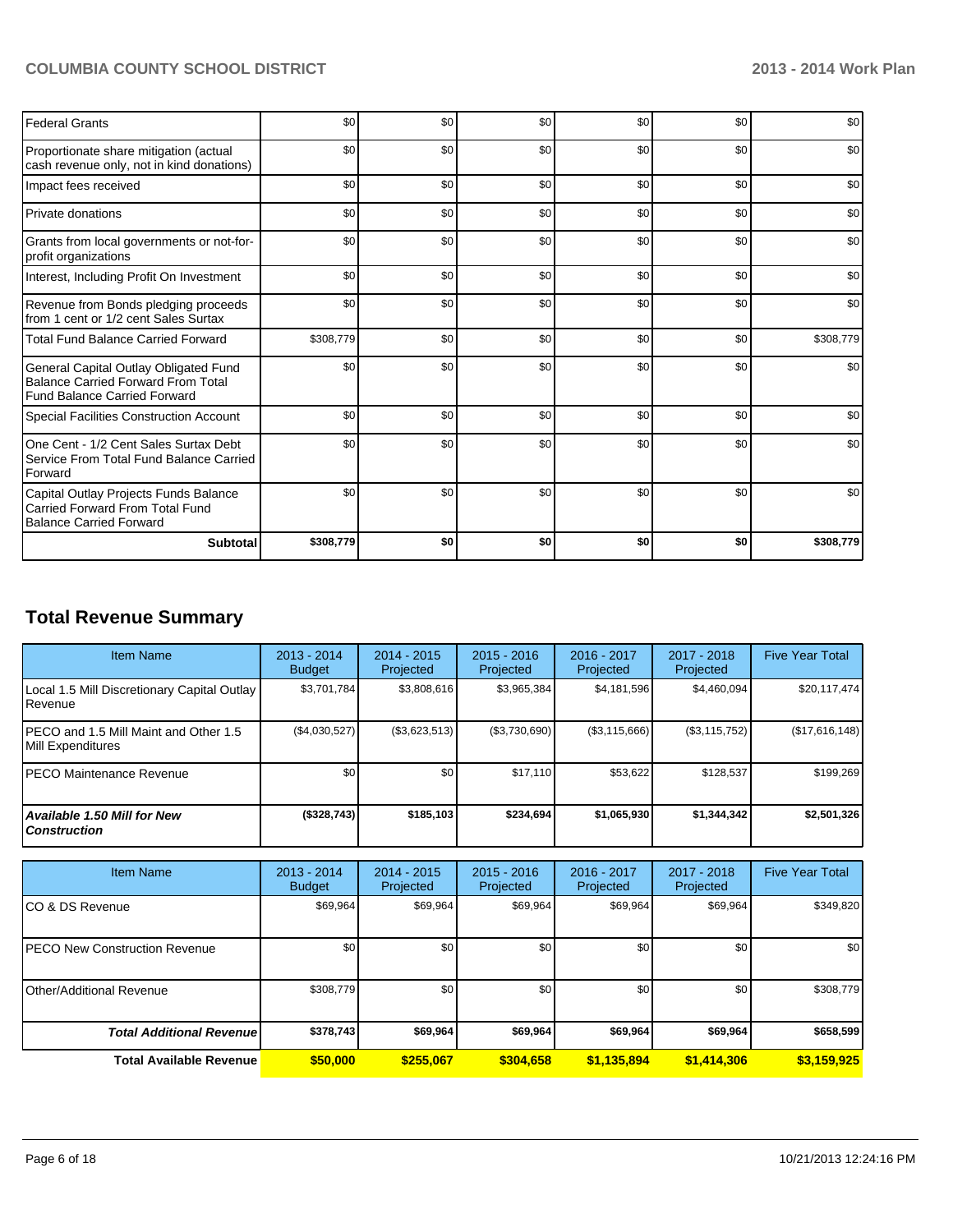# **Project Schedules**

### **Capacity Project Schedules**

A schedule of capital outlay projects necessary to ensure the availability of satisfactory classrooms for the projected student enrollment in K-12 programs.

| <b>Project Description</b>                                | Location                              |                          | 2013 - 2014 | 2014 - 2015 | $2015 - 2016$  | 2016 - 2017    | 2017 - 2018  | Total          | Funded |
|-----------------------------------------------------------|---------------------------------------|--------------------------|-------------|-------------|----------------|----------------|--------------|----------------|--------|
| Construct Bldg 5 -<br>Itenerant, ESE &<br>Misc. Spaces    | PINEMOUNT<br><b>SCHOOL</b>            | Planned<br>Cost:         | \$0         | \$0         | \$0            | \$0            | \$1,200,000  | \$1,200,000 No |        |
|                                                           |                                       | <b>Student Stations:</b> | 0           | $\mathbf 0$ | $\overline{0}$ | $\overline{0}$ | 176          | 176            |        |
|                                                           |                                       | <b>Total Classrooms:</b> | 0           | $\Omega$    | $\mathbf 0$    | 0              | 8            | 8              |        |
|                                                           |                                       | Gross Sq Ft:             | 0           | $\mathbf 0$ | 0              | 0              | 10,782       | 10,782         |        |
| Logistics Classroom                                       | <b>COLUMBIA SENIOR</b><br><b>HIGH</b> | Planned<br>Cost:         | \$0         | \$0         | \$0            | \$250,000      | \$0          | \$250,000 No   |        |
|                                                           |                                       | <b>Student Stations:</b> | $\mathbf 0$ | $\mathbf 0$ | $\mathbf 0$    | 25             | $\mathbf 0$  | 25             |        |
|                                                           |                                       | <b>Total Classrooms:</b> | 0           | $\mathbf 0$ | $\mathbf 0$    |                | $\pmb{0}$    |                |        |
|                                                           |                                       | Gross Sq Ft:             | 0           | $\mathbf 0$ | $\mathbf 0$    | 400            | 0            | 400            |        |
| Agriculture<br>Classroom                                  | <b>COLUMBIA SENIOR</b><br><b>HIGH</b> | Planned<br>Cost:         | \$0<br>\$0  | \$0         | \$250,000      | \$0            | \$250,000 No |                |        |
|                                                           |                                       | <b>Student Stations:</b> | 0           | $\Omega$    | $\overline{0}$ | 25             | $\mathbf 0$  | 25             |        |
|                                                           |                                       | <b>Total Classrooms:</b> | 0           | $\Omega$    | $\Omega$       |                | $\Omega$     |                |        |
|                                                           |                                       | Gross Sq Ft:             | $\mathbf 0$ | $\Omega$    | $\mathbf 0$    | 400            | 0            | 400            |        |
| Construct band<br>classroom adjacent<br>to the auditorium | <b>COLUMBIA SENIOR</b><br><b>HIGH</b> | Planned<br>Cost:         | \$0         | \$350,000   | \$0            | \$0            | \$0          | \$350,000 No   |        |
|                                                           |                                       | <b>Student Stations:</b> | $\pmb{0}$   | 25          | $\mathbf 0$    | 0              | $\mathbf 0$  | 25             |        |
|                                                           |                                       | <b>Total Classrooms:</b> | $\mathbf 0$ |             | $\mathbf 0$    | 0              | $\pmb{0}$    |                |        |
|                                                           |                                       | Gross Sq Ft:             | 0           | 2,500       | $\overline{0}$ | $\overline{0}$ | $\pmb{0}$    | 2,500          |        |

| <b>Planned Cost:</b>       | \$0 | \$350,000 | \$0 | \$500,000 | \$1,200,000 | \$2,050,000 |
|----------------------------|-----|-----------|-----|-----------|-------------|-------------|
| <b>Student Stations: I</b> |     | 25        |     | 50        | 176         | 251         |
| <b>Total Classrooms:</b>   |     |           |     |           |             | 11          |
| Gross Sq Ft:               | 0   | 2,500     |     | 800       | 10,782      | 14,082      |

# **Other Project Schedules**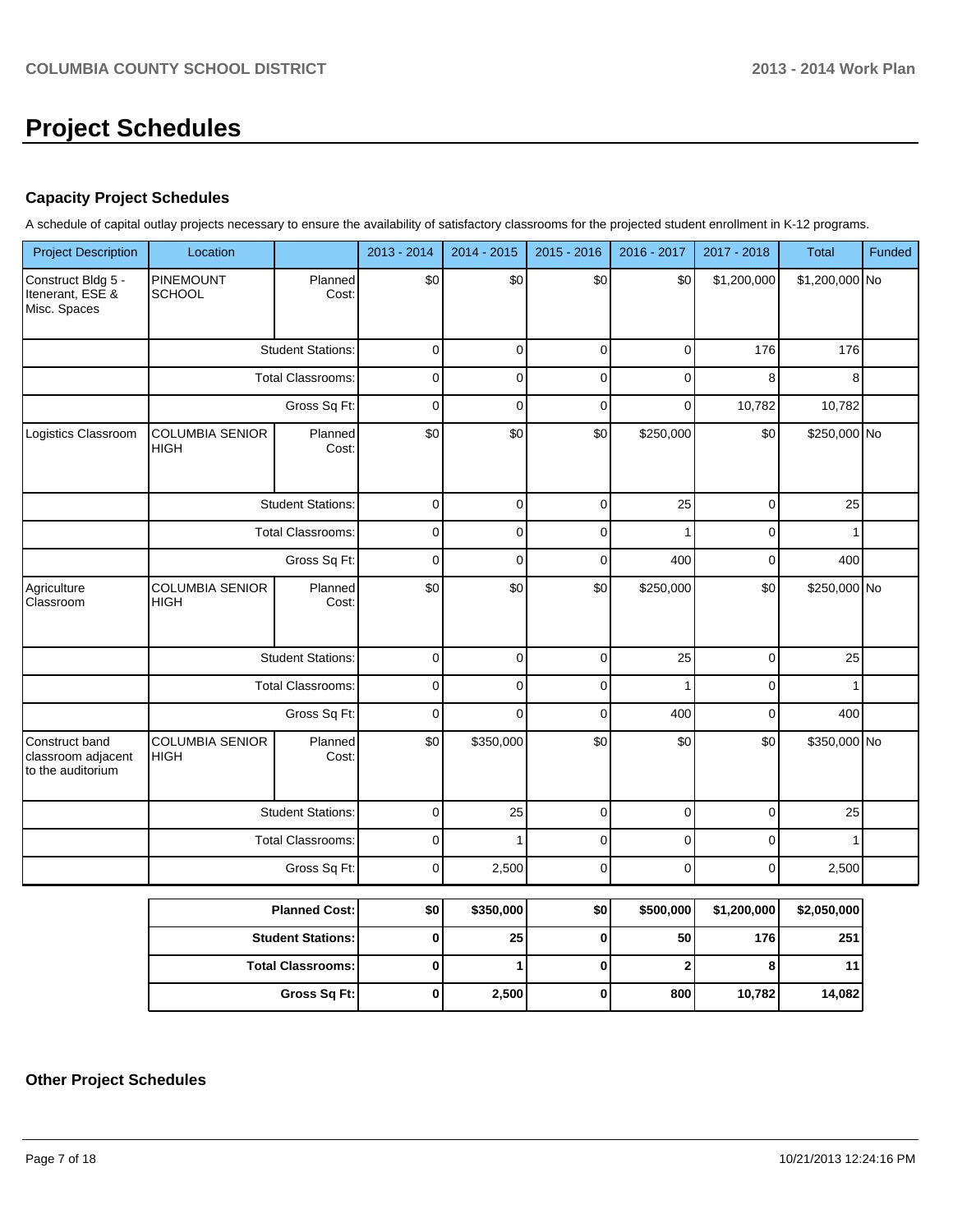## **COLUMBIA COUNTY SCHOOL DISTRICT 2013 - 2014 Work Plan**

Major renovations, remodeling, and additions of capital outlay projects that do not add capacity to schools.

| <b>Project Description</b>                           | Location                                | 2013 - 2014<br><b>Actual Budget</b> | 2014 - 2015<br>Projected | $2015 - 2016$<br>Projected | 2016 - 2017<br>Projected | $2017 - 2018$<br>Projected | <b>Total</b>    | Funded |
|------------------------------------------------------|-----------------------------------------|-------------------------------------|--------------------------|----------------------------|--------------------------|----------------------------|-----------------|--------|
| <b>Outdoor Assembly Building</b>                     | <b>WESTSIDE</b><br><b>ELEMENTARY</b>    | \$0                                 | \$0                      | \$135,000                  | \$0                      | \$0                        | \$135,000 Yes   |        |
| l Auditorium                                         | FORT WHITE HIGH<br><b>SCHOOL</b>        | \$0                                 | \$0                      | \$0                        | \$1,000,894              | \$1,279,306                | \$2,280,200 Yes |        |
| Remodel                                              | CHALLENGE LEARNING<br><b>CENTER</b>     | \$0                                 | \$0                      | \$0                        | \$0                      | \$189,958                  | \$189,958 No    |        |
| Renovate Clinic                                      | <b>MELROSE</b><br><b>ELEMENTARY</b>     | \$0                                 | \$175,067                | \$0                        | \$0                      | \$0                        | \$175,067 Yes   |        |
| resurface track                                      | <b>COLUMBIA SENIOR</b><br><b>HIGH</b>   | \$0                                 | \$0                      | \$298,524                  | \$0                      | \$0                        | \$298,524 No    |        |
| Re-route Bus & Car drop-<br>off/pick-up              | <b>MELROSE</b><br><b>ELEMENTARY</b>     | \$0                                 | \$0                      | \$169,658                  | \$0                      | \$0                        | \$169,658 Yes   |        |
| Re-route Bus & Car drop-off &<br>pick-up             | FORT WHITE PUBLIC<br><b>SCHOOL</b>      | \$0                                 | \$80,000                 | \$0                        | \$0                      | \$0                        | \$80,000 Yes    |        |
| <b>Outdoor Assembly Building</b>                     | <b>FIVE POINTS</b><br><b>ELEMENTARY</b> | \$0                                 | \$0                      | \$0                        | \$0                      | \$135,000                  | \$135,000 Yes   |        |
| <b>Outdoor Assembly Building</b>                     | <b>MELROSE</b><br><b>ELEMENTARY</b>     | \$0                                 | \$0                      | \$0                        | \$135,000                | \$0                        | \$135,000 Yes   |        |
| resurface track                                      | <b>FORT WHITE HIGH</b><br><b>SCHOOL</b> | \$0                                 | \$0                      | \$298,524                  | \$0                      | \$0                        | \$298,524 No    |        |
| Storage Building                                     | FORT WHITE HIGH<br><b>SCHOOL</b>        | \$0                                 | \$0                      | \$0                        | \$0                      | \$350,000                  | \$350,000 No    |        |
| renovate media center                                | FORT WHITE PUBLIC<br><b>SCHOOL</b>      | \$0                                 | \$0                      | \$0                        | \$0                      | \$650,000                  | \$650,000 No    |        |
| Remodel band room to convert<br>into ancillary space | <b>COLUMBIA SENIOR</b><br><b>HIGH</b>   | \$0                                 | \$75,000                 | \$0                        | \$0                      | \$0                        | \$75,000 No     |        |
| Softball Ancillary Bldg                              | FORT WHITE HIGH<br><b>SCHOOL</b>        | \$50,000                            | \$0                      | \$0                        | \$0                      | \$0                        | \$50,000 Yes    |        |
|                                                      |                                         | \$50,000                            | \$330,067                | \$901,706                  | \$1,135,894              | \$2,604,264                | \$5,021,931     |        |

### **Additional Project Schedules**

Any projects that are not identified in the last approved educational plant survey.

Nothing reported for this section.

### **Non Funded Growth Management Project Schedules**

Schedule indicating which projects, due to planned development, that CANNOT be funded from current revenues projected over the next five years.

Nothing reported for this section.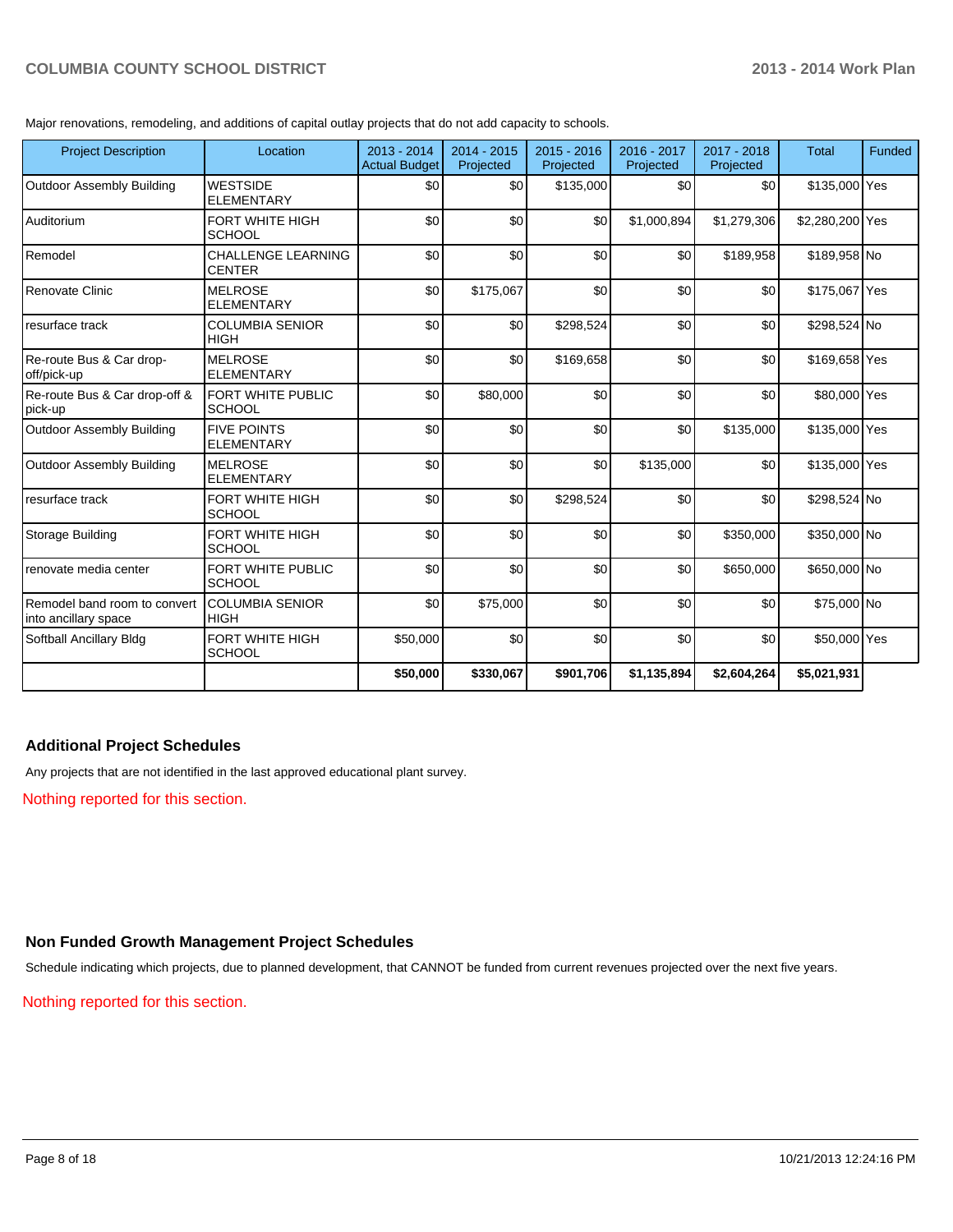# **Tracking**

## **Capacity Tracking**

| Location                                   | $2013 -$<br><b>2014 Satis.</b><br>Stu. Sta. | Actual<br>$2013 -$<br><b>2014 FISH</b><br>Capacity | Actual<br>$2012 -$<br>2013<br><b>COFTE</b> | # Class<br><b>Rooms</b> | Actual<br>Average<br>$2013 -$<br>2014 Class<br><b>Size</b> | Actual<br>$2013 -$<br>2014<br><b>Utilization</b> | <b>New</b><br>Stu.<br>Capacity | <b>New</b><br>Rooms to<br>be<br>Added/Re<br>moved | Projected<br>$2017 -$<br>2018<br><b>COFTE</b> | Projected<br>$2017 -$<br>2018<br>Utilization | Projected<br>$2017 -$<br>2018 Class<br><b>Size</b> |
|--------------------------------------------|---------------------------------------------|----------------------------------------------------|--------------------------------------------|-------------------------|------------------------------------------------------------|--------------------------------------------------|--------------------------------|---------------------------------------------------|-----------------------------------------------|----------------------------------------------|----------------------------------------------------|
| <b>COLUMBIA SENIOR</b><br><b>HIGH</b>      | 2,292                                       | 2,177                                              | 1,609                                      | 97                      | 17                                                         | 74.00 %                                          | $\Omega$                       | $\Omega$                                          | 1,550                                         | 71.00 %                                      | 16                                                 |
| <b>RICHARDSON MIDDLE</b>                   | 1,112                                       | 1,000                                              | 520                                        | 49                      | 11                                                         | 52.00 %                                          | $\overline{0}$                 | $\Omega$                                          | 425                                           | 42.00%                                       | 9                                                  |
| <b>MELROSE</b><br><b>ELEMENTARY</b>        | 708                                         | 708                                                | 471                                        | 36                      | 13                                                         | 67.00 %                                          | $\Omega$                       | $\Omega$                                          | 450                                           | 64.00%                                       | 13                                                 |
| <b>EASTSIDE</b><br><b>ELEMENTARY</b>       | 677                                         | 677                                                | 543                                        | 36                      | 15                                                         | 80.00 %                                          | $\Omega$                       | $\Omega$                                          | 450                                           | 66.00 %                                      | 13                                                 |
| <b>FIVE POINTS</b><br><b>ELEMENTARY</b>    | 663                                         | 663                                                | 439                                        | 35                      | 13                                                         | 66.00 %                                          | $\Omega$                       | $\Omega$                                          | 375                                           | 57.00 %                                      | 11                                                 |
| <b>FORT WHITE PUBLIC</b><br>SCHOOL         | 911                                         | 911                                                | 638                                        | 49                      | 13                                                         | 70.00 %                                          | $\Omega$                       | $\Omega$                                          | 500                                           | 55.00 %                                      | 10                                                 |
| <b>WESTSIDE</b><br><b>ELEMENTARY</b>       | 782                                         | 782                                                | 676                                        | 41                      | 16                                                         | 86.00 %                                          | $\Omega$                       | $\Omega$                                          | 600                                           | 77.00 %                                      | 15                                                 |
| PINEMOUNT SCHOOL                           | 581                                         | 581                                                | 436                                        | 30                      | 15                                                         | 75.00 %                                          | $\Omega$                       | $\Omega$                                          | 425                                           | 73.00 %                                      | 14                                                 |
| <b>SUMMERS</b><br><b>ELEMENTARY</b>        | 930                                         | 930                                                | 660                                        | 48                      | 14                                                         | 71.00 %                                          | $\Omega$                       | $\Omega$                                          | 500                                           | 54.00 %                                      | 10                                                 |
| NIBLACK ELEMENTARY                         | 587                                         | 587                                                | 274                                        | 31                      | $\vert$                                                    | 47.00 %                                          | $\Omega$                       | $\Omega$                                          | 225                                           | 38.00 %                                      | $\overline{7}$                                     |
| <b>CHALLENGE LEARNING</b><br><b>CENTER</b> | 264                                         | 264                                                | 78                                         | 13                      | $6 \mid$                                                   | 29.00 %                                          | $\Omega$                       | $\Omega$                                          | 75                                            | 28.00 %                                      | 6                                                  |
| <b>LAKE CITY MIDDLE</b>                    | 1,444                                       | 1,299                                              | 1,061                                      | 61                      | 17                                                         | 82.00 %                                          | $\overline{0}$                 | $\Omega$                                          | 900                                           | 69.00 %                                      | 15                                                 |
| <b>COLUMBIA CITY</b><br><b>ELEMENTARY</b>  | 768                                         | 768                                                | 631                                        | 42                      | 15                                                         | 82.00 %                                          | $\Omega$                       | $\Omega$                                          | 568                                           | 74.00 %                                      | 14                                                 |
| FORT WHITE HIGH<br><b>SCHOOL</b>           | 2,000                                       | 1,800                                              | 1,118                                      | 86                      | 13                                                         | 62.00 %                                          | $\Omega$                       | $\Omega$                                          | 927                                           | 52.00 %                                      | 11                                                 |
|                                            | 13,719                                      | 13,147                                             | 9,155                                      | 654                     | 14                                                         | 69.63%                                           | $\bf{0}$                       | $\bf{0}$                                          | 7,970                                         | 60.62%                                       | 12                                                 |
|                                            |                                             |                                                    |                                            |                         |                                                            |                                                  |                                |                                                   |                                               |                                              |                                                    |

The COFTE Projected Total (7,970) for 2017 - 2018 must match the Official Forecasted COFTE Total (7,969 ) for 2017 - 2018 before this section can be completed. In the event that the COFTE Projected Total does not match the Official forecasted COFTE, then the Balanced Projected COFTE Table should be used to balance COFTE.

| Projected COFTE for 2017 - 2018 |       |
|---------------------------------|-------|
| Elementary (PK-3)               | 2,999 |
| Middle $(4-8)$                  | 3,035 |
| High (9-12)                     | 1,936 |
|                                 | 7,969 |
|                                 |       |

| <b>Grade Level Type</b> | <b>Balanced Projected</b><br>COFTE for 2017 - 2018 |
|-------------------------|----------------------------------------------------|
|                         |                                                    |
|                         |                                                    |
| Elementary (PK-3)       |                                                    |
| Middle $(4-8)$          |                                                    |
| High (9-12)             |                                                    |
|                         | 7.9                                                |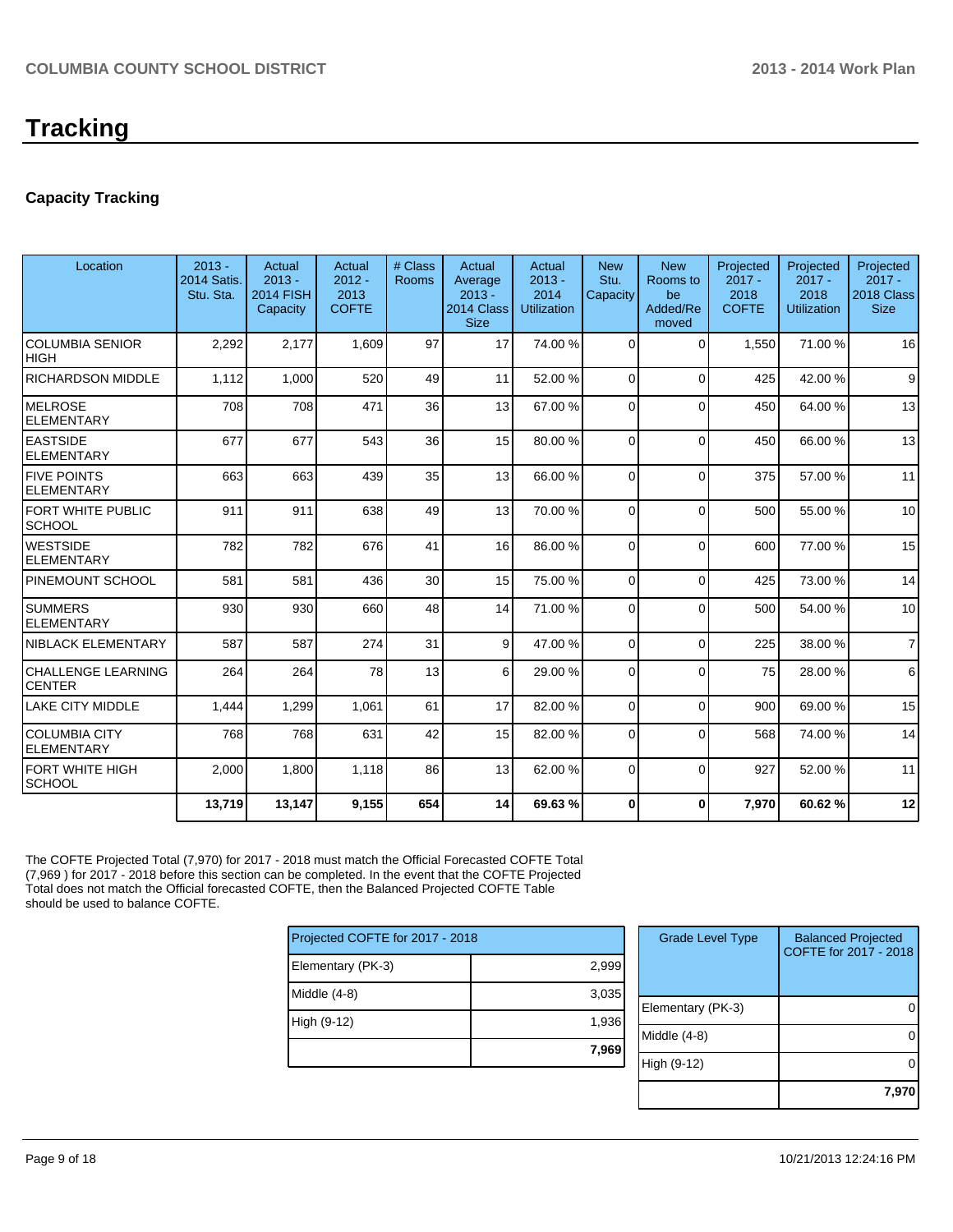#### **Relocatable Replacement**

Number of relocatable classrooms clearly identified and scheduled for replacement in the school board adopted financially feasible 5-year district work program.

| Location                          | $2013 -$<br>$-2014$ | $2014 - 2015$ | 2015 - 2016 | 2016 - 2017 | $2017 - 2018$ | Year 5 Total |
|-----------------------------------|---------------------|---------------|-------------|-------------|---------------|--------------|
| Total Relocatable Replacements: I |                     |               |             |             |               | 0            |

### **Charter Schools Tracking**

Information regarding the use of charter schools.

| Location-Type   | # Relocatable<br>units or<br>permanent<br>classrooms | Owner            | Year Started or I<br>Scheduled | <b>Student</b><br><b>Stations</b> | <b>Students</b><br>Enrolled | Years in<br>Contract | <b>Total Charter</b><br><b>Students</b><br>projected for<br>2017 - 2018 |
|-----------------|------------------------------------------------------|------------------|--------------------------------|-----------------------------------|-----------------------------|----------------------|-------------------------------------------------------------------------|
| Shining Star    |                                                      | 10 COMBINATION   | 2012                           | 270                               | 225                         |                      | 476                                                                     |
| Belmont Academy |                                                      | 4 LEASE PURCHASE | 2013                           | 88                                | 296                         |                      | 572                                                                     |
|                 | 14 <sub>1</sub>                                      |                  |                                | 358                               | 521                         |                      | 1,048                                                                   |

### **Special Purpose Classrooms Tracking**

The number of classrooms that will be used for certain special purposes in the current year, by facility and type of classroom, that the district will, 1), not use for educational purposes, and 2), the co-teaching classrooms that are not open plan classrooms and will be used for educational purposes.

| School                                 | <b>School Type</b> | # of Elementary<br>K-3 Classrooms   | # of Middle 4-8<br><b>Classrooms</b> | # of High $9-12$<br><b>Classrooms</b> | # of $ESE$<br><b>Classrooms</b> | # of Combo<br>Classrooms | Total<br>Classrooms |
|----------------------------------------|--------------------|-------------------------------------|--------------------------------------|---------------------------------------|---------------------------------|--------------------------|---------------------|
| <b>Total Educational Classrooms: I</b> |                    |                                     |                                      |                                       |                                 |                          |                     |
| School                                 | <b>School Type</b> | # of Elementary<br>K-3 Classrooms I | # of Middle 4-8<br><b>Classrooms</b> | # of High $9-12$<br><b>Classrooms</b> | # of $ESE$<br><b>Classrooms</b> | # of Combo<br>Classrooms | Total<br>Classrooms |
| <b>Total Co-Teaching Classrooms:</b>   |                    |                                     |                                      |                                       |                                 | 01                       |                     |

### **Infrastructure Tracking**

**Necessary offsite infrastructure requirements resulting from expansions or new schools. This section should include infrastructure information related to capacity project schedules and other project schedules (Section 4).**

Not Specified

**Proposed location of planned facilities, whether those locations are consistent with the comprehensive plans of all affected local governments, and recommendations for infrastructure and other improvements to land adjacent to existing facilities. Provisions of 1013.33(12), (13) and (14) and 1013.36 must be addressed for new facilities planned within the 1st three years of the plan (Section 5).**

Not Specified

**Consistent with Comp Plan?** No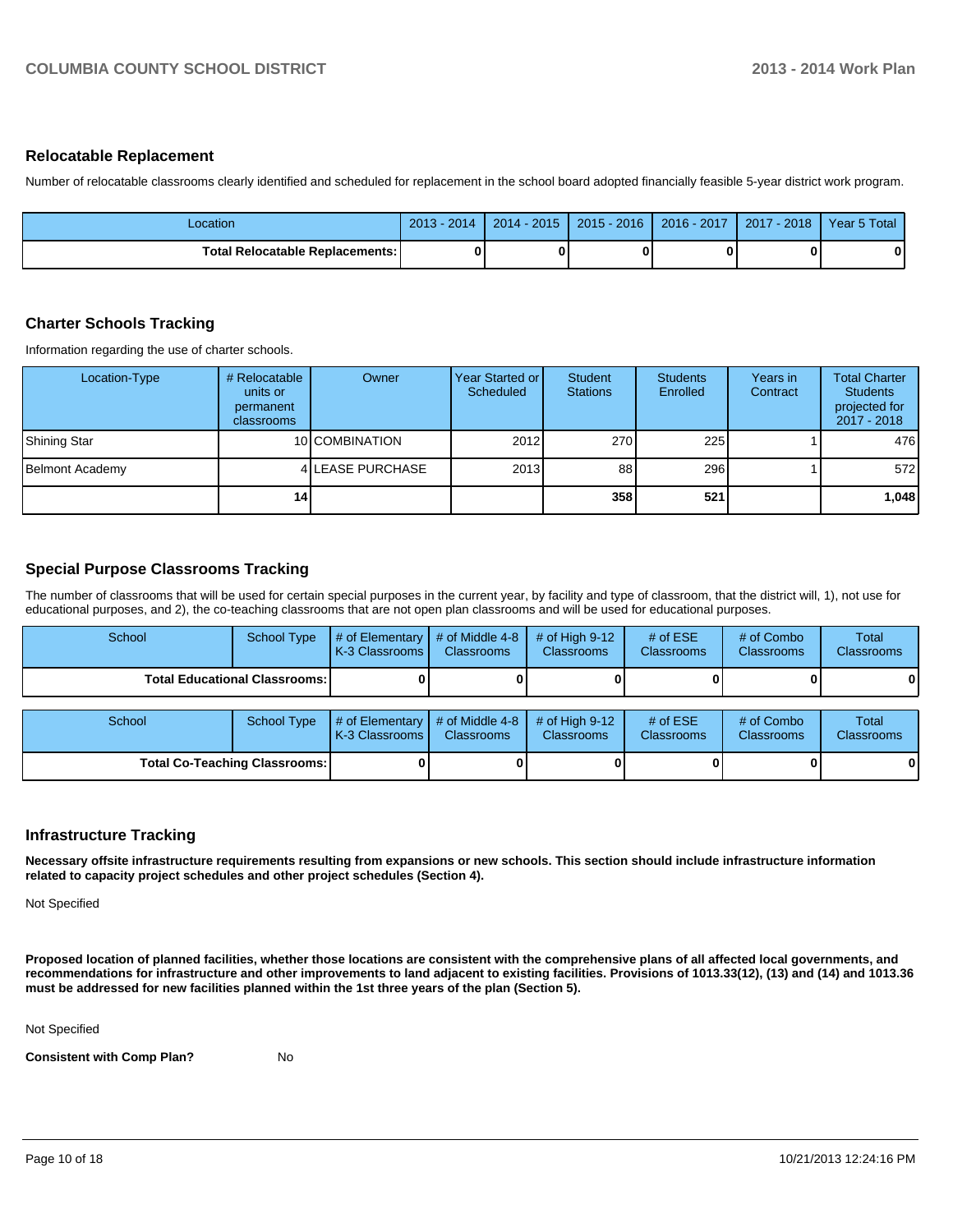### **Net New Classrooms**

The number of classrooms, by grade level and type of construction, that were added during the last fiscal year.

| List the net new classrooms added in the 2012 - 2013 fiscal year.                                                                                       |                               |                            |                                 |                                                                        | List the net new classrooms to be added in the 2013 - 2014 fiscal<br>Ivear. |                            |                                |                        |
|---------------------------------------------------------------------------------------------------------------------------------------------------------|-------------------------------|----------------------------|---------------------------------|------------------------------------------------------------------------|-----------------------------------------------------------------------------|----------------------------|--------------------------------|------------------------|
| "Classrooms" is defined as capacity carrying classrooms that are added to increase<br>capacity to enable the district to meet the Class Size Amendment. |                               |                            |                                 | Totals for fiscal year 2013 - 2014 should match totals in Section 15A. |                                                                             |                            |                                |                        |
| Location                                                                                                                                                | $2012 - 2013 \#$<br>Permanent | $2012 - 2013$ #<br>Modular | $2012 - 2013 \#$<br>Relocatable | $2012 - 2013$<br>Total                                                 |                                                                             | $2013 - 2014$ #<br>Modular | $2013 - 2014$ #<br>Relocatable | $2013 - 2014$<br>Total |
| Elementary (PK-3)                                                                                                                                       |                               |                            |                                 |                                                                        |                                                                             |                            |                                | 0                      |
| Middle (4-8)                                                                                                                                            |                               |                            |                                 |                                                                        |                                                                             |                            |                                | $\Omega$               |
| High (9-12)                                                                                                                                             |                               |                            |                                 |                                                                        |                                                                             |                            |                                | $\Omega$               |
|                                                                                                                                                         |                               |                            |                                 |                                                                        |                                                                             |                            | 0                              | $\mathbf{0}$           |

### **Relocatable Student Stations**

Number of students that will be educated in relocatable units, by school, in the current year, and the projected number of students for each of the years in the workplan.

| <b>Site</b>                                       | 2013 - 2014 | $2014 - 2015$ | $2015 - 2016$ | 2016 - 2017 | 2017 - 2018 | 5 Year Average |
|---------------------------------------------------|-------------|---------------|---------------|-------------|-------------|----------------|
| <b>COLUMBIA SENIOR HIGH</b>                       | 200         | 220           | 220           | 220         | 220         | 216            |
| <b>RICHARDSON MIDDLE</b>                          | 22          | 22            | 22            | 22          | 22          | 22             |
| <b>MELROSE ELEMENTARY</b>                         | 36          | 36            | 36            | 36          | 36          | 36             |
| <b>EASTSIDE ELEMENTARY</b>                        | $\Omega$    | 0             | $\Omega$      | $\Omega$    | $\Omega$    | $\Omega$       |
| <b>FIVE POINTS ELEMENTARY</b>                     | 72          | 72            | 72            | 72          | 72          | 72             |
| FORT WHITE PUBLIC SCHOOL                          | 33          | 33            | 33            | 33          | 33          | 33             |
| FORT WHITE HIGH SCHOOL                            | 0           | 0             | $\Omega$      | 0           | $\Omega$    | 0              |
| <b>I</b> WESTSIDE ELEMENTARY                      | 22          | 0             | 0             | $\Omega$    | $\Omega$    |                |
| <b>SUMMERS ELEMENTARY</b>                         | 72          | 72            | 72            | 72          | 72          | 72             |
| NIBLACK ELEMENTARY                                | 90          | 90            | 90            | 90          | 90          | 90             |
| CHALLENGE LEARNING CENTER                         | 140         | 140           | 140           | 140         | 140         | 140            |
| <b>LAKE CITY MIDDLE</b>                           | $\Omega$    | 0             | $\Omega$      | $\Omega$    | 0           | $\Omega$       |
| <b>COLUMBIA CITY ELEMENTARY</b>                   | 0           | 0             | $\Omega$      | 0           | 0           | 0              |
| PINEMOUNT SCHOOL                                  | 0           | 72            | 72            | 72          | 72          | 58             |
| Totals for COLUMBIA COUNTY SCHOOL DISTRICT        |             |               |               |             |             |                |
| Total students in relocatables by year.           | 687         | 757           | 757           | 757         | 757         | 743            |
| Total number of COFTE students projected by year. | 8,883       | 8,616         | 8,398         | 8,148       | 7,969       | 8,403          |
| Percent in relocatables by year.                  | 8%          | 9%            | 9%            | 9%          | 9%          | 9%             |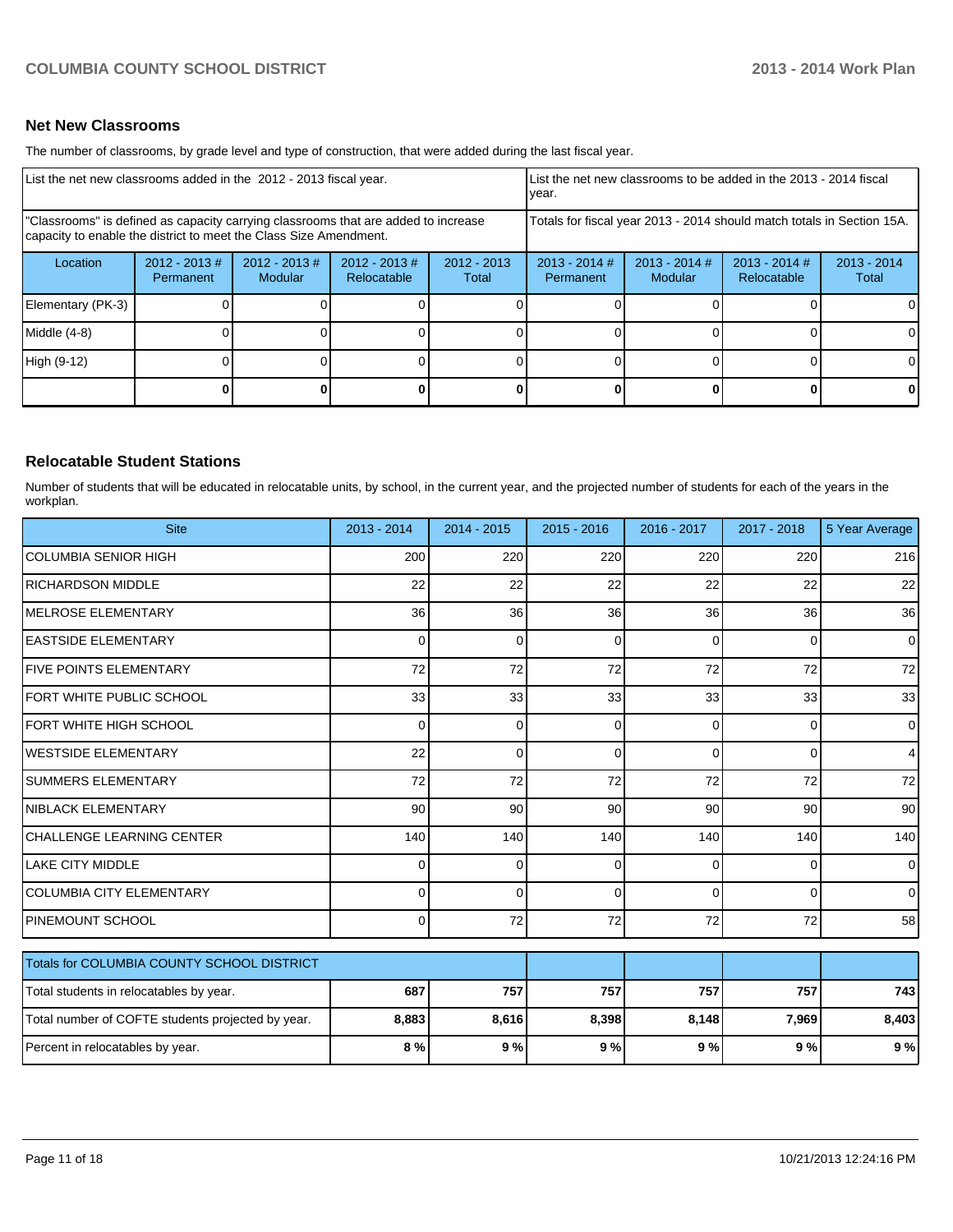### **Leased Facilities Tracking**

Exising leased facilities and plans for the acquisition of leased facilities, including the number of classrooms and student stations, as reported in the educational plant survey, that are planned in that location at the end of the five year workplan.

| Location                          | # of Leased<br>Classrooms 2013 -<br>2014 | <b>FISH Student</b><br><b>Stations</b> | Owner | # of Leased<br>Classrooms 2017 -<br>2018 | <b>FISH Student</b><br><b>Stations</b> |
|-----------------------------------|------------------------------------------|----------------------------------------|-------|------------------------------------------|----------------------------------------|
| ICOLUMBIA SENIOR HIGH             | O                                        |                                        |       | O                                        | 0                                      |
| <b>RICHARDSON MIDDLE</b>          | U                                        |                                        |       |                                          | $\overline{0}$                         |
| <b>IMELROSE ELEMENTARY</b>        | $\Omega$                                 |                                        |       | ∩                                        | $\overline{0}$                         |
| <b>IEASTSIDE ELEMENTARY</b>       | 0                                        |                                        |       | $\Omega$                                 | $\overline{0}$                         |
| <b>IFIVE POINTS ELEMENTARY</b>    | 0                                        | 0                                      |       | 0                                        | $\overline{0}$                         |
| FORT WHITE PUBLIC SCHOOL          | 0                                        | n                                      |       | 0                                        | $\overline{0}$                         |
| <b>ISUMMERS ELEMENTARY</b>        | $\Omega$                                 |                                        |       | $\Omega$                                 | $\overline{0}$                         |
| <b>INIBLACK ELEMENTARY</b>        | $\Omega$                                 |                                        |       | ∩                                        | $\overline{0}$                         |
| <b>ICHALLENGE LEARNING CENTER</b> | $\Omega$                                 |                                        |       | 0                                        | $\overline{0}$                         |
| <b>ILAKE CITY MIDDLE</b>          | 0                                        | 0                                      |       | $\Omega$                                 | $\overline{0}$                         |
| ICOLUMBIA CITY ELEMENTARY         | 0                                        | <sup>0</sup>                           |       | $\Omega$                                 | $\overline{0}$                         |
| IFORT WHITE HIGH SCHOOL           | $\Omega$                                 |                                        |       | $\Omega$                                 | $\overline{0}$                         |
| <b>I</b> WESTSIDE ELEMENTARY      | $\Omega$                                 |                                        |       | n                                        | $\overline{0}$                         |
| IPINEMOUNT SCHOOL                 | 0                                        |                                        |       | n                                        | $\overline{0}$                         |
|                                   | 0                                        | 0                                      |       | 0                                        | $\mathbf{0}$                           |

### **Failed Standard Relocatable Tracking**

Relocatable units currently reported by school, from FISH, and the number of relocatable units identified as 'Failed Standards'.

Nothing reported for this section.

# **Planning**

#### **Class Size Reduction Planning**

**Plans approved by the school board that reduce the need for permanent student stations such as acceptable school capacity levels, redistricting, busing, year-round schools, charter schools, magnet schools, public-private partnerships, multitrack scheduling, grade level organization, block scheduling, or other alternatives.**

The district plans to monitor the need for permanent student stations and make the necessary steps to reduce them by; busing,block scheduling, grade level organizations, etc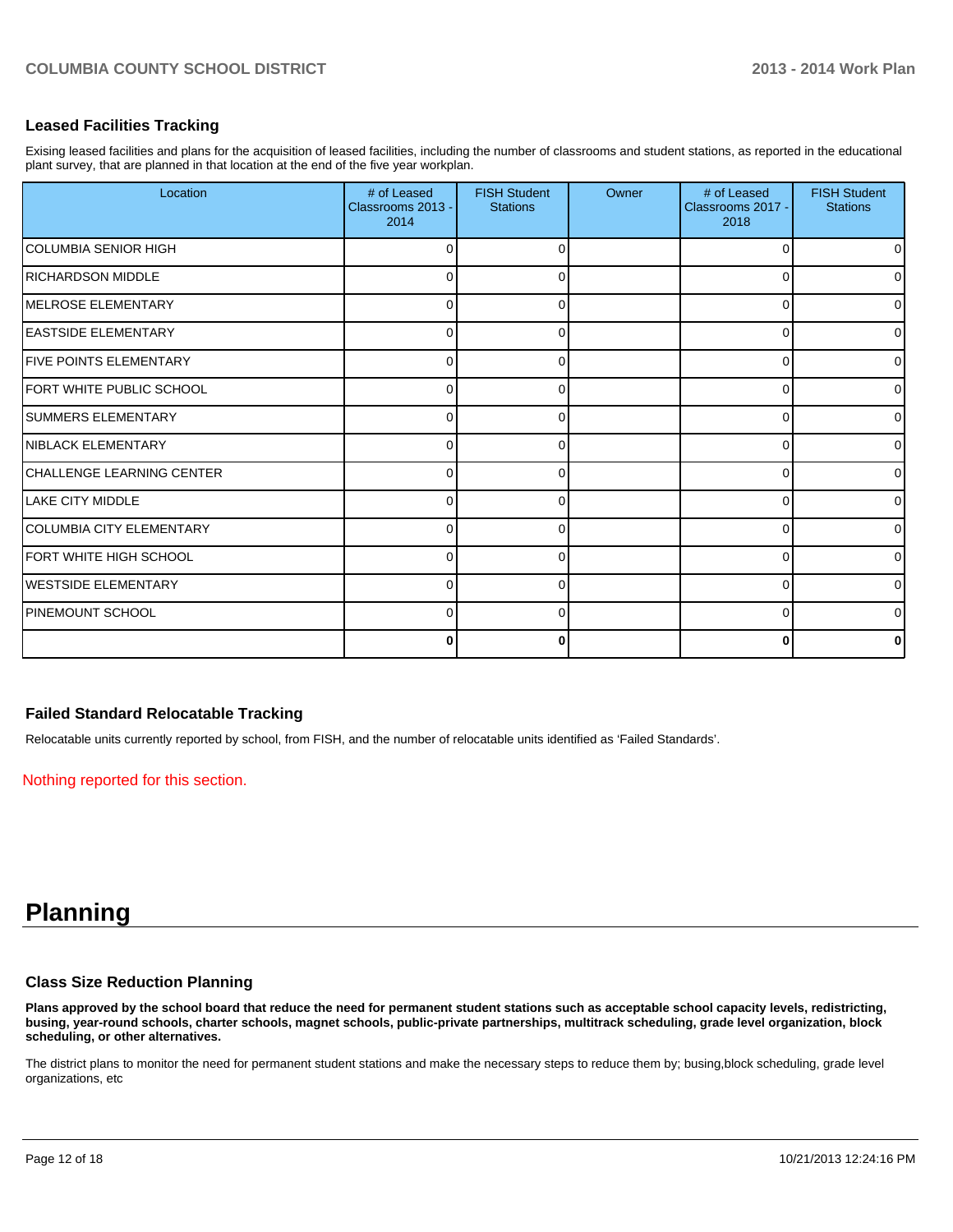### **School Closure Planning**

**Plans for the closure of any school, including plans for disposition of the facility or usage of facility space, and anticipated revenues.**

No closures planned.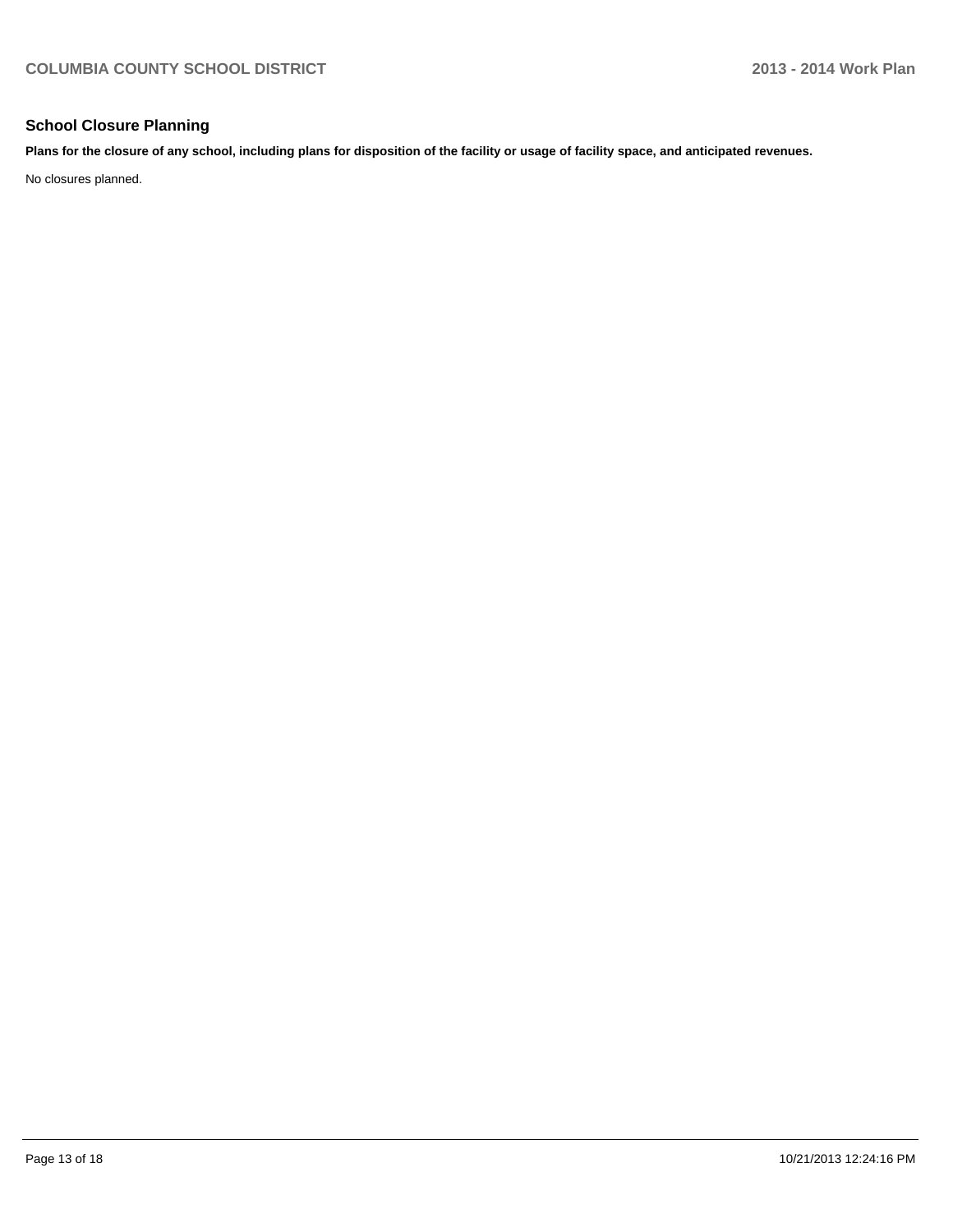# Five Year Survey - Ten Year Capacity COLUMBIA COUNTY SCHOOL DISTRICT

## **10/21/2013**

**Schedule of capital outlay projects projected to ensure the availability of satisfactory student stations for the projected student enrollment in K - 12 programs for the future 5 years beyond the 5-year district facilities work program.**

| Project                           | Location, Community, Quadrant or other general<br>location | <b>Projected Cost</b> |
|-----------------------------------|------------------------------------------------------------|-----------------------|
| Project description not specified | Location not specified                                     | \$0                   |
|                                   |                                                            | \$0                   |

Five Year Survey - Ten Year Infrastructure COLUMBIA COUNTY SCHOOL DISTRICT

# **10/21/2013**

**Proposed Location of Planned New, Remodeled, or New Additions to Facilities in 6 thru 10 out years (Section 28).**

### No items meet the criteria.

**Plans for closure of any school, including plans for disposition of the facility or usage of facility space, and anticipated revenues in the 6 thru 10 out years (Section 29).**

No items meet the criteria.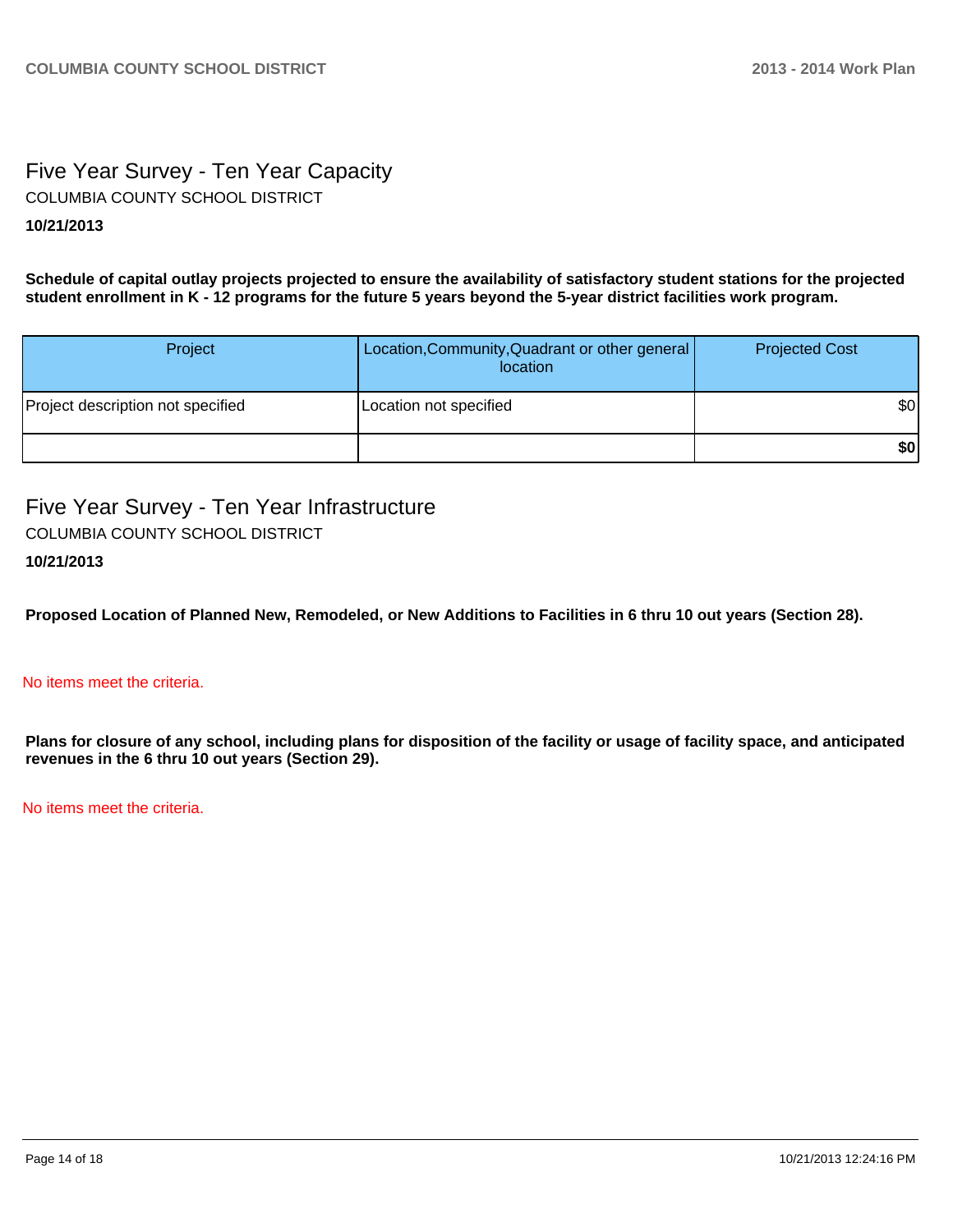# Five Year Survey - Ten Year Maintenance **10/21/2013** COLUMBIA COUNTY SCHOOL DISTRICT

**District projects and locations regarding the projected need for major renovation, repair, and maintenance projects within the district in years 6 - 10 beyond the projects plans detailed in the five years covered by the work plan.**

| Project                     | <b>Projected Cost</b> |
|-----------------------------|-----------------------|
| Roofing Projects            | \$100,000             |
| Various Painting Projects   | \$25,000              |
| Various Carpet Projects     | \$10,000              |
| Various Electrical Upgrades | \$100,000             |
| Varioua Paving Projects     | \$15,000              |
|                             | \$250,000             |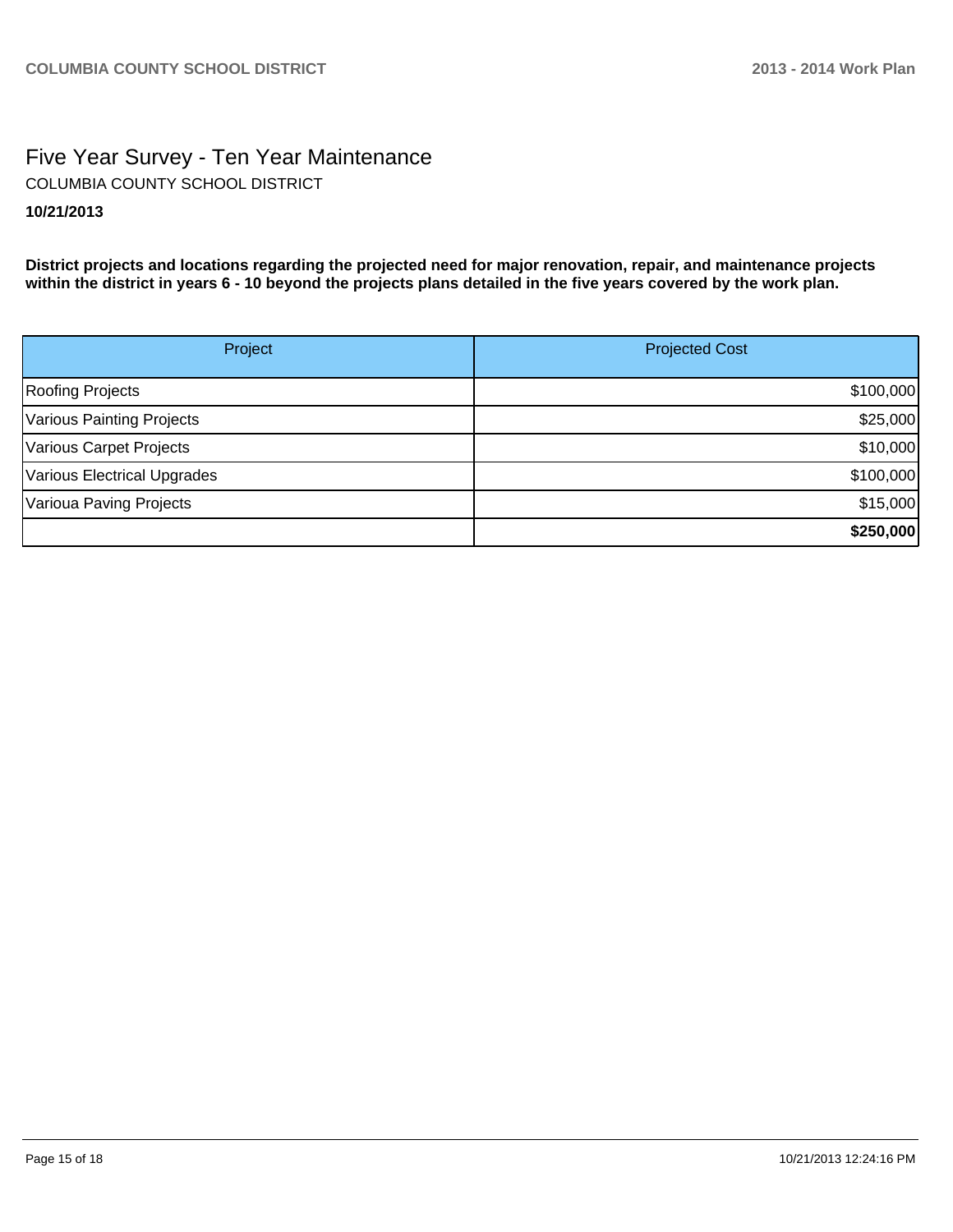# Five Year Survey - Ten Year Utilization **10/21/2013** COLUMBIA COUNTY SCHOOL DISTRICT

**Schedule of planned capital outlay projects identifying the standard grade groupings, capacities, and planned utilization rates of future educational facilities of the district for both permanent and relocatable facilities.**

| <b>Grade Level</b><br>Projections | <b>FISH Student</b><br><b>Stations</b> | <b>Actual FISH</b><br>Capacity | Actual<br><b>COFTE</b> | Actual<br><b>Utilization</b> | Actual new<br><b>Student</b><br>Capacity to be<br>added/remove | Projected<br><b>COFTE</b> | Projected<br><b>Utilization</b> |
|-----------------------------------|----------------------------------------|--------------------------------|------------------------|------------------------------|----------------------------------------------------------------|---------------------------|---------------------------------|
| Elementary -<br>District Totals   | 6,893                                  | 6,893                          | 5,082.56               | 73.74 %                      |                                                                | 5,410                     | 78.49 %                         |
| IMiddle - District<br>Totals      | 4,578                                  | 4,118                          | 2,910.12               | 70.67 %                      | 50                                                             | 2,550                     | 61.18 %                         |
| High - District<br>Totals         | 2,462                                  | 2,338                          | 1,668.30               | 71.36 %                      | 40                                                             | 2,465                     | 103.66%                         |
| Other - ESE, etc                  | 284                                    | 284                            | 82.00                  | 28.87 %                      | 115                                                            | 93                        | 23.31 %                         |
|                                   | 14,217                                 | 13,633                         | 9,742.98               | 71.47 %                      | 205                                                            | 10,518                    | 76.01 %                         |

**Combination schools are included with the middle schools for student stations, capacity, COFTE and utilization purposes because these facilities all have a 90% utilization factor. Use this space to explain or define the grade groupings for combination schools.**

No comments to report.

Five Year Survey - Twenty Year Capacity COLUMBIA COUNTY SCHOOL DISTRICT

**10/21/2013**

**Schedule of capital outlay projects projected to ensure the availability of satisfactory student stations for the projected student enrollment in K - 12 programs for the future 11 - 20 years beyond the 5-year district facilities work program.**

No items match the criteria.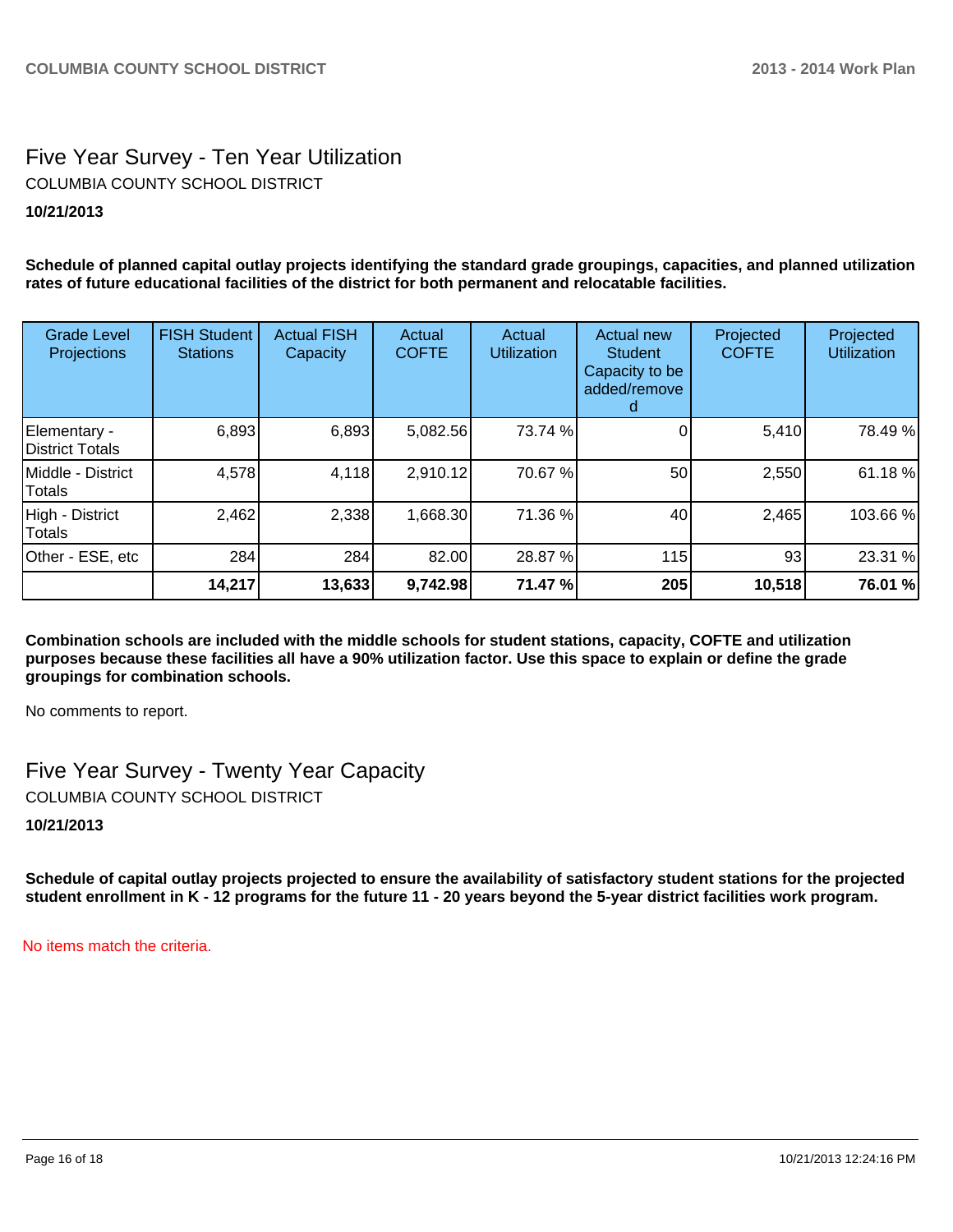Five Year Survey - Twenty Year Infrastructure **10/21/2013** COLUMBIA COUNTY SCHOOL DISTRICT

**Proposed Location of Planned New, Remodeled, or New Additions to Facilities in the 11 through 20 out years (Section 28).**

No items meet the criteria.

**Plans for closure of any school, including plans for disposition of the facility or usage of facility space, and anticipated revenues in the 11 through 20 out years (Section 29).**

No items meet the criteria.

Five Year Survey - Twenty Year Maintenance COLUMBIA COUNTY SCHOOL DISTRICT

**10/21/2013**

**District projects and locations regarding the projected need for major renovation, repair, and maintenance projects within the district in years 11 - 20 beyond the projects plans detailed in the five years covered by the work plan.**

No items match the criteria.